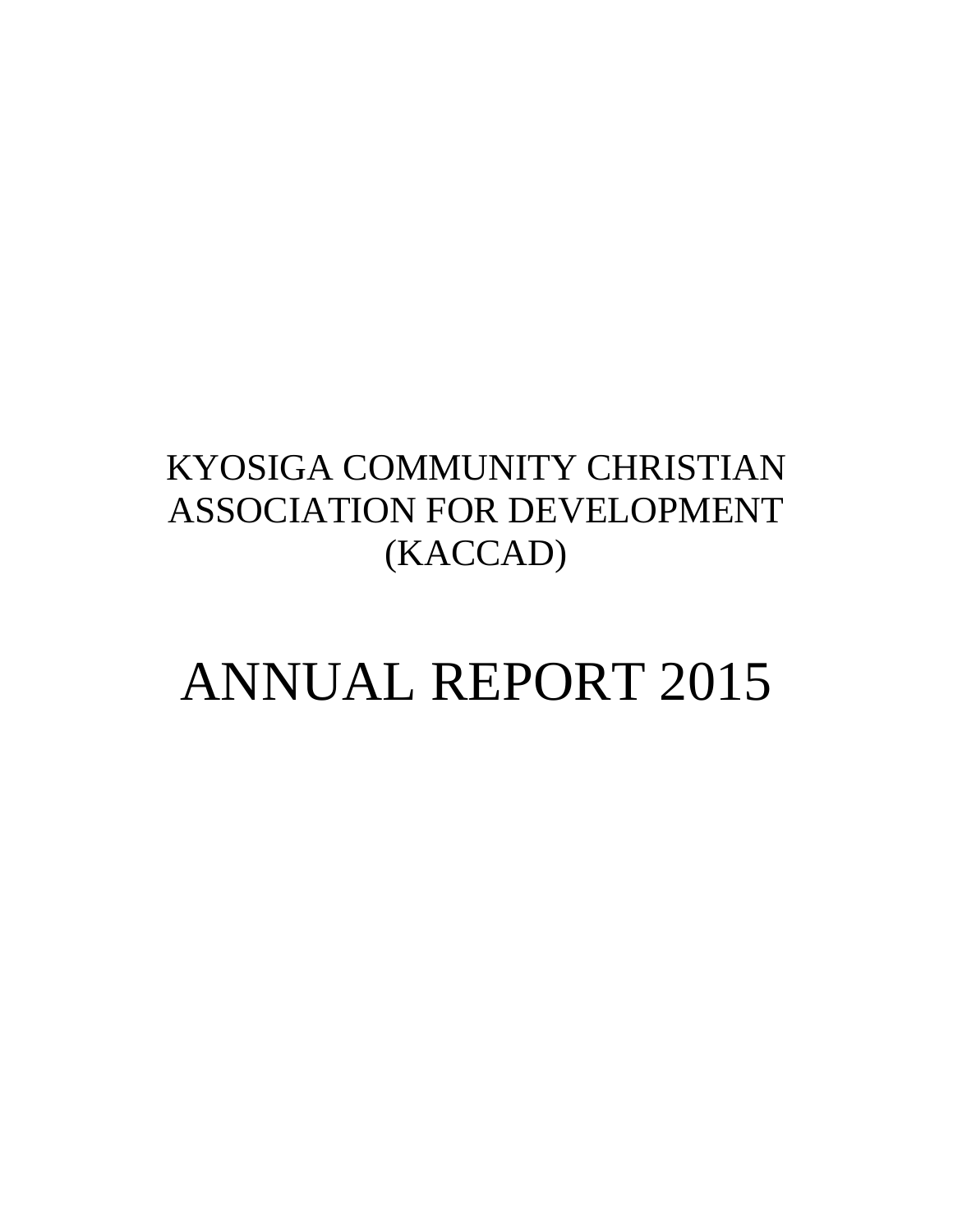### **Table of Contents**

 $\mathbf 1$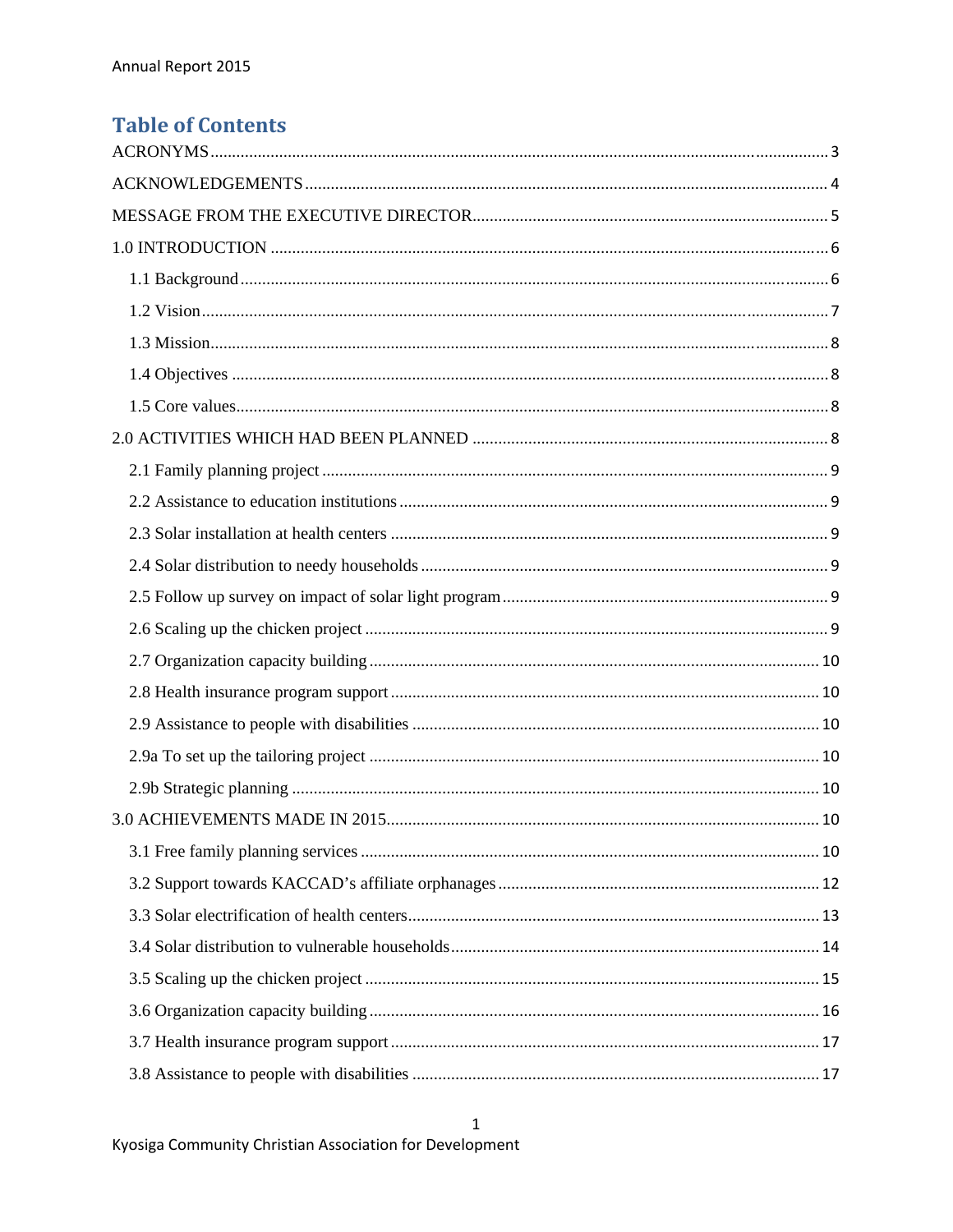| 5.9h Construction of spring wells in Nsangi and Wakiso Sub Counties in Wakiso district  25 |  |
|--------------------------------------------------------------------------------------------|--|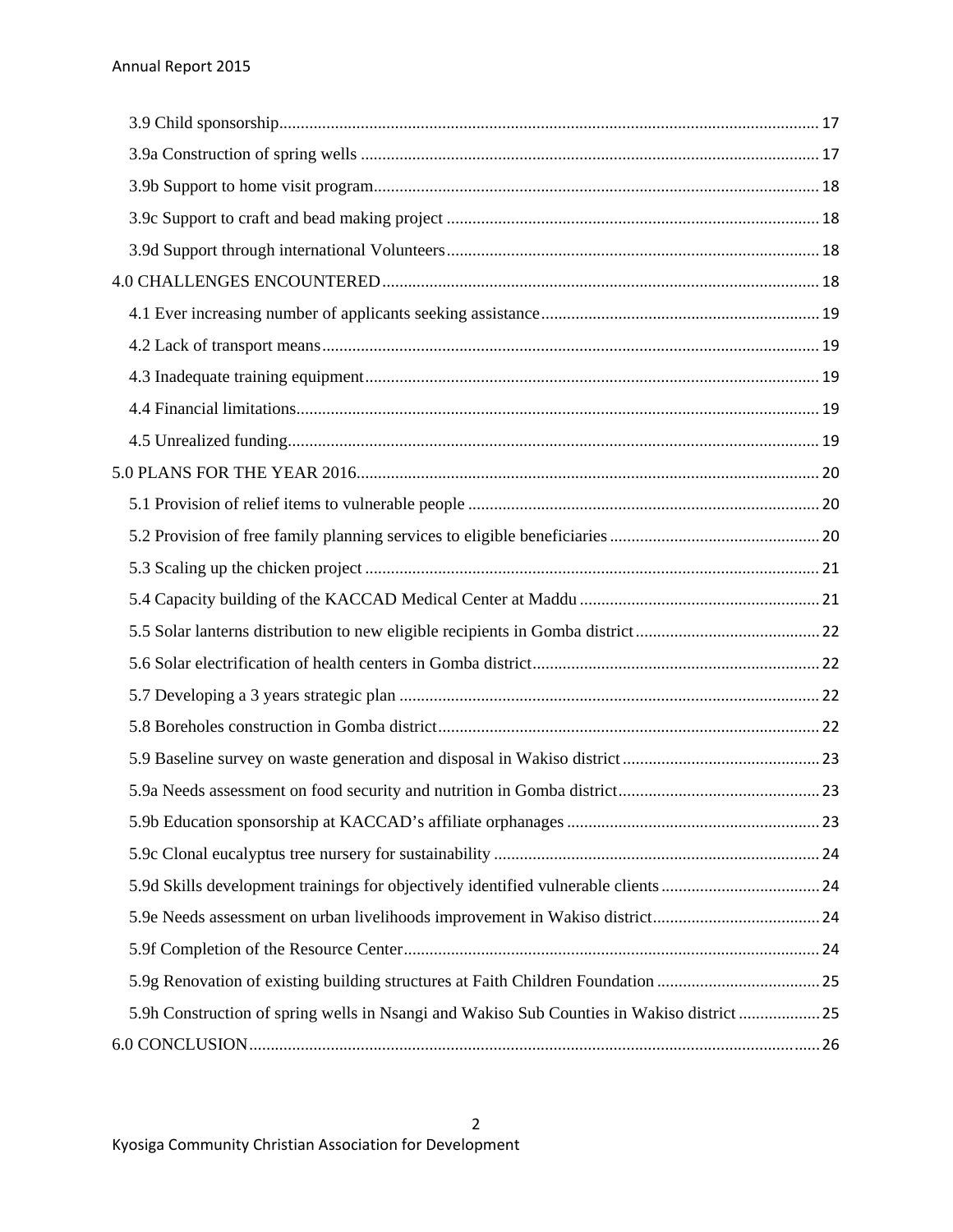#### **ACRONYMS**

| <b>ABV</b>    | : A Broader View                                          |
|---------------|-----------------------------------------------------------|
| <b>AIDS</b>   | : Acquired Immune Deficiency Syndrome                     |
| <b>CEO</b>    | : Chief Executive Officer                                 |
| <b>FCFS</b>   | : Faith Children Foundation School                        |
| <b>FP</b>     | : Family Planning                                         |
| <b>HIV</b>    | : Human Immune-deficient Virus                            |
| <b>IGAs</b>   | : Income Generating Activities                            |
| <b>KACCAD</b> | : Kyosiga Community Christian Association for Development |
| <b>LTBLI</b>  | : Let There Be Light International                        |
| <b>NGO</b>    | : Non Governmental Organization                           |
| <b>OVC</b>    | : Orphaned and Vulnerable Children                        |
| <b>PHAs</b>   | : People with HIV/AIDS                                    |
| <b>PWDs</b>   | : People With Disabilities                                |
| <b>UGX</b>    | : Uganda Shilling                                         |
| <b>USA</b>    | : United States of America                                |
| <b>VHTs</b>   | : Village Health Teams                                    |
| <b>WGLO</b>   | : With God Little Ones                                    |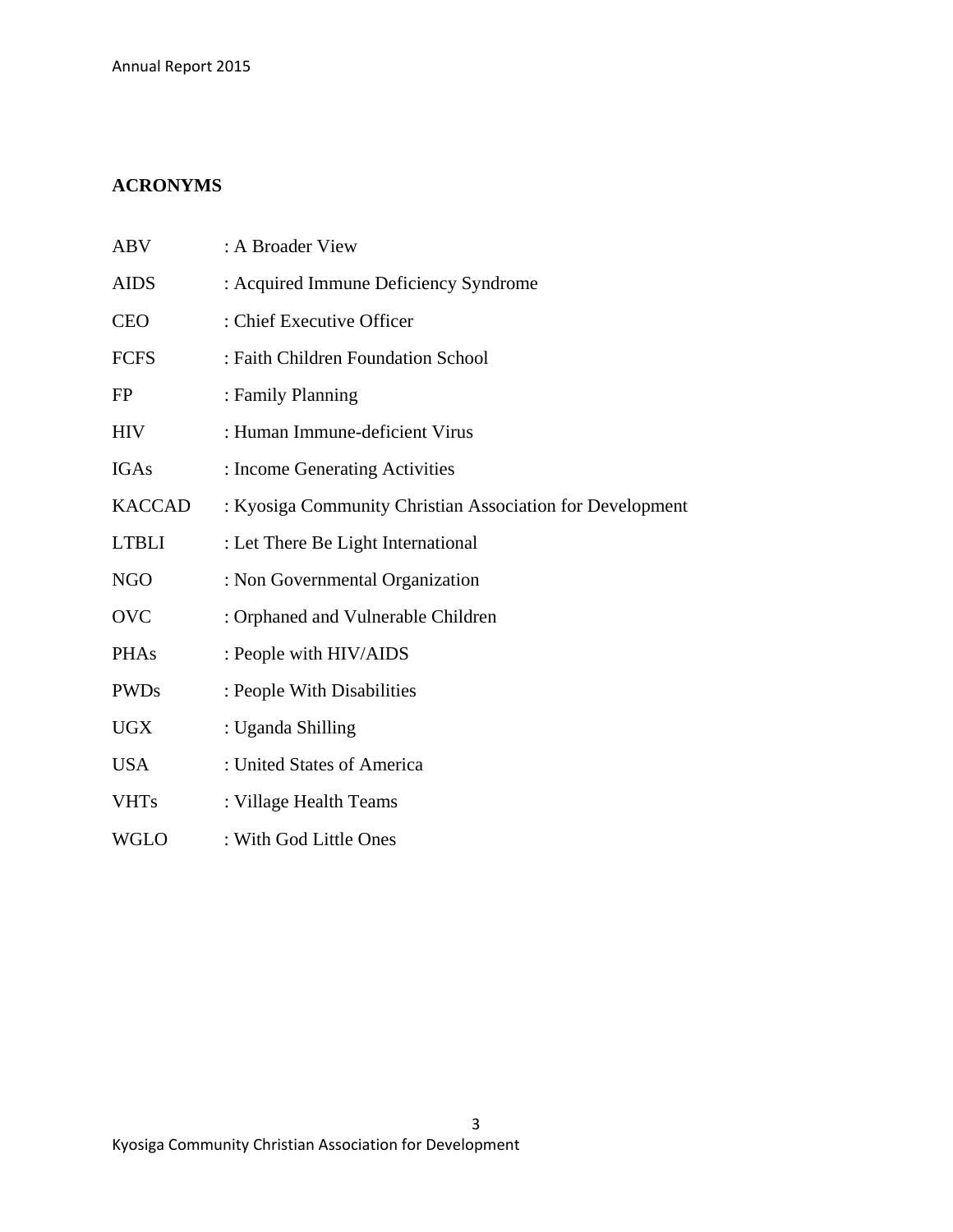#### **ACKNOWLEDGEMENTS**

Kyosiga Community Christian Association for Development wishes to acknowledge individuals, groups, organizations and persons that provided moral, intellectual, material and financial support to our organization during the year 2015.

Our sincere thanks go to the donor fraternity for the various grant support which enabled the organization to accomplish a number of undertakings. Without those grants we would not have made the achievements cited in the report. We are particularly grateful to the following: Cameron and Jane Baird Foundation for funding construction of spring wells, free family planning services, medical fund, chicken project scaling up and solar electrification of Bulwadda and Mamba health centers; Let There Be Light International for funding solar lanterns procurement and distribution to vulnerable communities, solar electrification of Ngeribalya and Kyayi health centers, follow up assessment of solar lighting, and more so to the CEO Sarah Baird for her profound efforts in resource mobilization for our organization; IHI International for funding the baseline survey regarding PWDs and treatment of children having Hydrocephalus conditions; Atlantic Philanthropies for funding chicken project scaling up, health insurance program and strengthening of KACCAD internal operations; and Falkenbergs school in Sweden for donating portable solar lights to All Saints Primary school.

We also thank the following volunteers for various forms of donations and participation in the organization's activities: Johnny Thomson for procurement of mosquito nets; Hanna Stran for donation of saucepans, utensils, food, books and boxes of chalk; Chris Kuhn for relief food items to a disabled widow with her orphaned children; Miles Hanan for volunteering at FCFS and donating scholastic materials, clothes and soccer ball; Amy Divincenzo for donations of scholastic materials to both affiliate orphanages; Terry McDerment for donations of scholastic materials and food items plus medical supplies to the affiliate orphanages; Amy Schafer, Jessica Shockley, Cameron McNeill and Rachel Peaslee for donating scholastic materials; and former volunteer Victoria Foss for donation of a computer and a camera for KACCAD administration use and funds for procurement of chicken feeds.

We extend our thanks to all those people who are sponsoring children to OVCs at our affiliate orphanages.

We wish to thank Alan Bradley for payment of the money for hosting KACCAD's website every year.

The organization wishes to extend its profound appreciation to all its clients because these form part of KACCAD's core constituency and are actually the main reason why our organization exists in the first place. We thank them for entrusting us with their concerns as well as the patience they exhibit as we do the work from which they benefit as our program beneficiaries.

We wish on a special note to extend our sincere thanks to all the local leadership at various levels in the districts of Gomba and Wakiso for its moral, material and technical support which facilitated our service delivery among the communities in the area.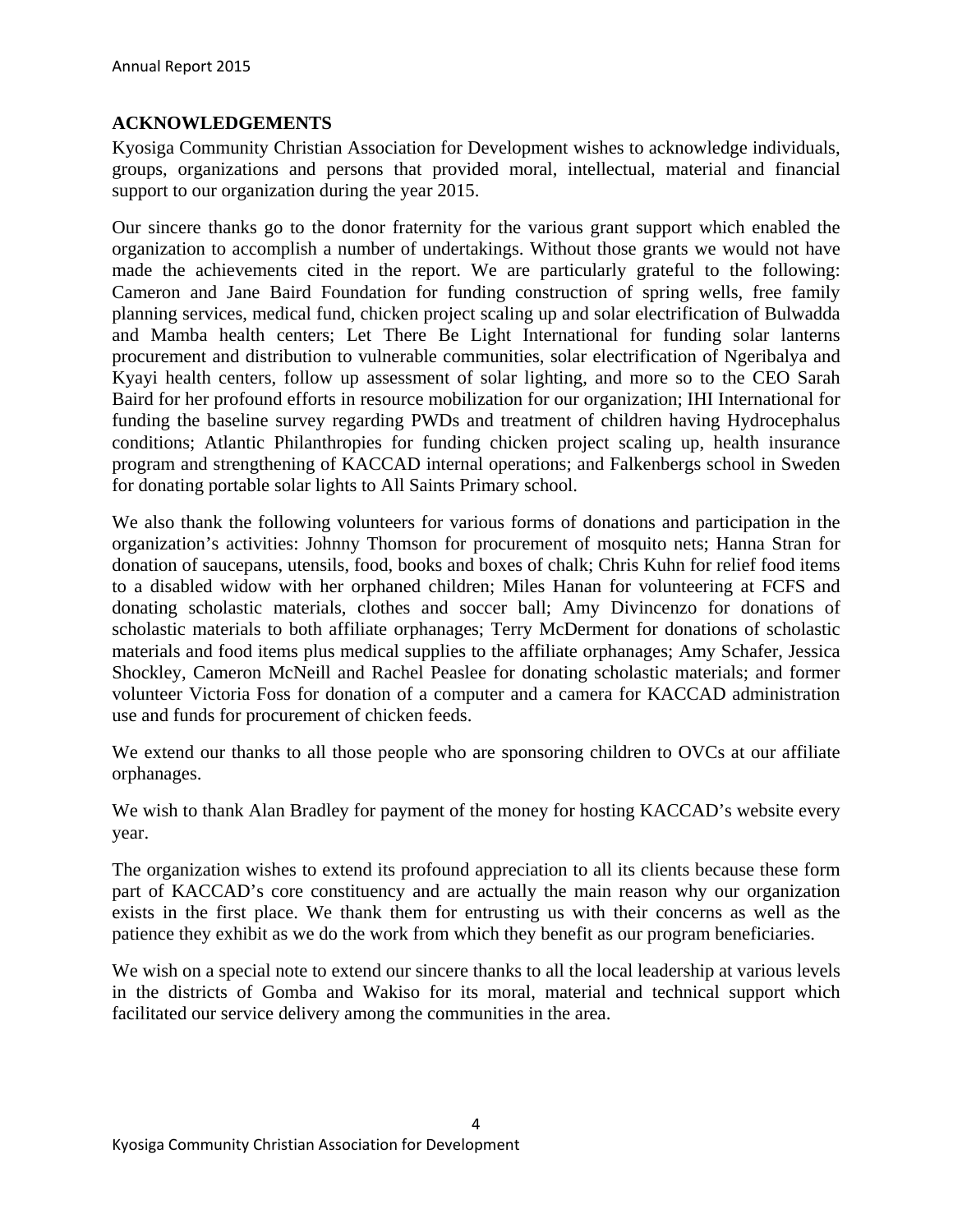#### **MESSAGE FROM THE EXECUTIVE DIRECTOR**

On behalf of Management and staff of Kyosiga Community Christian Association for Development I take this opportunity to present KACCAD's Annual Report for the year 2015. The report contains a summary of the work which had been planned for the year, the achievements in 2015, challenges which were encountered and their mitigation, and then the planned undertakings for the year 2016.

We continued to focus on health services delivery support, water hygiene and sanitation, education sponsorship, vocational skills development, organizational development and income generation as our programs.

The health services delivery support program remained focused on ensuring target peoples' access to quality health services through a number of strategies. These included engaging stakeholders in health service delivery to consider all people inclusive of vulnerable ones in accessing the services, making home visits and offer necessary counseling and guidance in a diversity of concerns, and making referrals where applicable. The water and sanitation program was focused on increasing peoples' access to safe water. As for the education support program this focused on ensuring that vulnerable children can access quality education just like any other privileged child in the country. In the case of the income generation program emphasis was put on ensuring that households of vulnerable people are enabled to establish and profitably operate income generating ventures as these are meant for increasing their self reliance capacity.

In running our organization programs we encountered some challenges which included: an overwhelming number of vulnerable children who needed assistance especially in terms of education sponsorship yet our financial resources were very much limited. We were constrained by lack of organization's transport means in which case we were always dependent on public transport to go and execute field work. This often caused unnecessary delays in work execution.

At this juncture I take this opportunity to thank all our donors, sponsors, partners, friends, networks, and other categories of entities who in one way or another provided moral, material, technical and financial support that helped our organization to implement its programs. Without your support we would not have been able to accomplish what we did. Thank you so much and we look forward to continued networking and partnership with you in development.

I pray to The Almighty God to reward you all.

Derrick Luwaga

**Executive Director**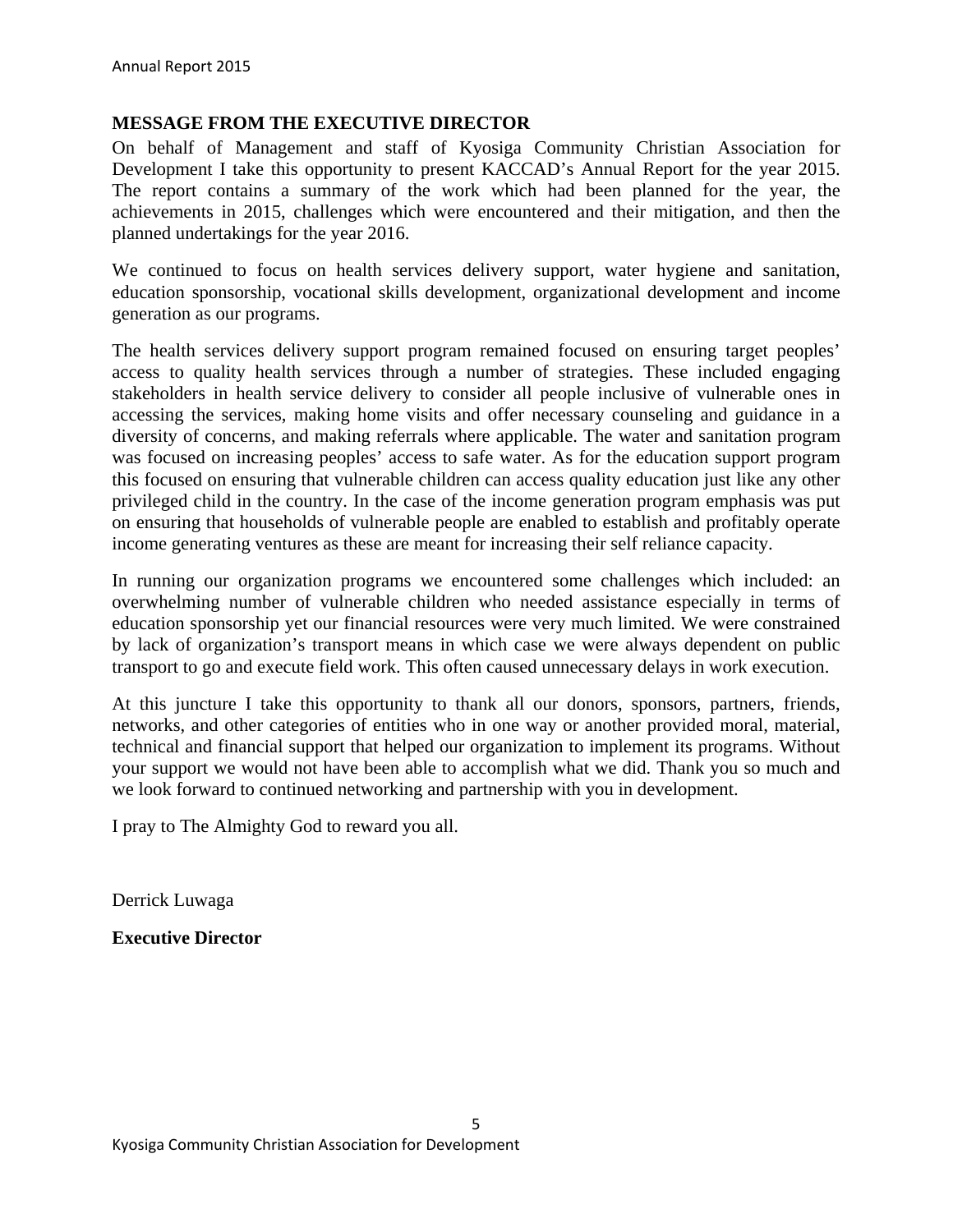#### **1.0 INTRODUCTION**

#### **1.1 Background**

This annual report is about what the organization experienced in implementing its programs during the year 2015. It contains a description of the organization's background, the activities which had been planned for the reporting period, the achievements which were made, the challenges that were encountered during the implementation process and the planned undertakings for the next year. The report focuses on program priorities inclusive of quality service delivery, advocacy, information sharing, capacity building, resource mobilization, partnership building and sustainability. These have been achieved to a great extent by employing key strategic approaches including networking, local communities' empowerment, stake holder participation in program implementation process, and comprehensive monitoring and evaluation of projects that are under the organization's programs.

Currently, our organization is operating in Wakiso and Gomba districts and focuses on five programmatic areas namely health service delivery support, water hygiene and sanitation, education support, organizational development and income generation. The strategic goal of the health services delivery program is to realize a situation whereby vulnerable groups of people are enabled to readily access health services from public health facilities without any form of marginalization and discrimination. The objectives are to promote access to health services especially by the vulnerable people in communities in the areas where we operate; to provide health infrastructure development support; to cause well coordinated outreaches; to provide free HIV counseling and testing and make referrals accordingly. The program therefore focuses on community empowerment for increased demand for health services especially the PHAs, OVCs, the Elderly and those whose sexual orientation pre-exposes them to homophobic environment including denial of equal opportunity to access health services in public facilities. Under the program KACCAD makes advocacies for quality health services including the vulnerable and marginalized groups; conducts outreaches to provide necessary counseling, care, material support and make referrals where applicable; mobilizes financial resources for improvement of infrastructure of health facilities like that of Bbira Health Center; provides facilities where public health activities like mass immunization of children and women of reproductive age are carried and operates a pharmacy where the public can access quality medicine at very affordable prices.

The strategic goal of the water, hygiene and sanitation program is to ensure that target communities have easy access to safe water, observe quality hygiene and live in decent sanitation environment. The objectives are to increase peoples' awareness of the need for safe water, quality hygiene and sanitation; improve vulnerable peoples' access to safe water; promote quality hygiene among target communities and promote decent sanitation within the target communities. Under the program KACCAD conducts advocacies for quality hygiene and sanitation, promotes community access to safe water, trains the target communities in making hygiene and sanitation equipment including but not limited to latrine covers, tippy taps, utensils drying racks, and train them in safe storage of drinking water and preventative measures for common worms. The organization constructs spring and hand dug wells for eligible communities in the operation area.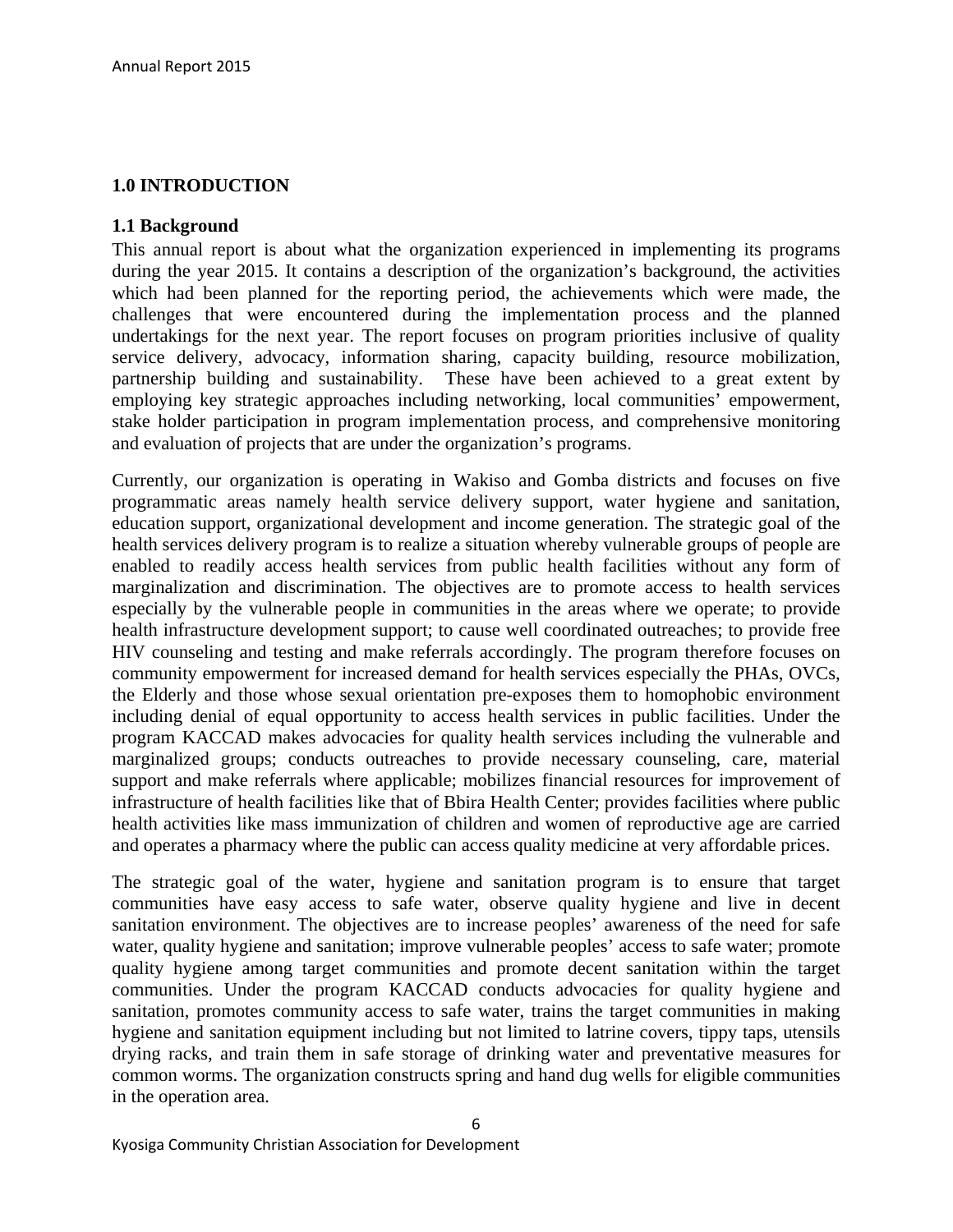The strategic goal of the education support program is to enable vulnerable children access quality education just like any other children. The objectives include promoting sponsorship of the vulnerable children; provision of a decent learning environment and provision of scholastic materials to needy children. The program undertakings include sourcing sponsors for the needy children under our care, provision of scholastic materials to the eligible children, providing food to them and other relevant items as we deem necessary depending on the specific needs of the recipient. Under this program some children receive education support while studying at Faith Children Foundation School yet other are sponsored while studying in other schools.

The strategic goal of the organizational development program is to build the capacity of the organization to be able to do its work effectively and efficiently. Its objectives are to institute policy and strategic documents for the organization; to promote membership development; promote partnership building and improvement of fundraising strategies. The program is focused on building the capacity of the organization to undertake its work effectively and efficiently. It focuses on staff capacity building, staff welfare and staff retention, organizational strategic documents and policies, fundraising, alliance building and membership development.

The strategic goal of the income generation program is to empower target communities with necessary resources, knowledge and skills so as to enable them operate profitable income generating activities for their socio-economic advancement. The objectives of the program are: to empower target communities with knowledge and skills of profitable operation of IGAs; to guide beneficiaries in identifying and selecting viable IGAs; to provide startup capital to target beneficiaries and to facilitate the target beneficiaries build strong linkages with other service providers, input suppliers and market outlets. Under this program KACCAD trains the target communities in various vocational skills, helps them to identify their feasible and viable projects, provides startup capital and regularly monitors them to ensure proper running of the income generating projects. In addition, KACCAD itself runs its own income generating projects like chicken rearing and a pharmacy. This is done for sustainability purposes.

Under each of these programs we run certain projects as we deem necessary according to our client needs, and we engage in various tailored activities depending on the nature of each project, and as resources become available. In some cases the resources happen to be insufficient and we cover part of the previously anticipated targets. But also at times we get blessed by new grants from either totally new grant providers wishing to partner with us to address peoples' vulnerability concerns or current grant providers who feel that certain gaps need to be filled in service delivery spheres of our programs.

Also, our organization runs a Volunteers scheme whereby individuals with various skills, competencies and expertise are enrolled to enhance our staff's service delivery efforts. Each volunteer contributes some amount of money towards his/her sustenance during his/her stay with us. We have been – and hope to continue – receiving international volunteers through the A Broader View volunteers' organization, which is a volunteer sourcing agency.

#### **1.2 Vision**

The organization's vision is a situation whereby vulnerable communities in Wakiso and Gomba districts are empowered and self sufficient with their health, education and income generation needs met.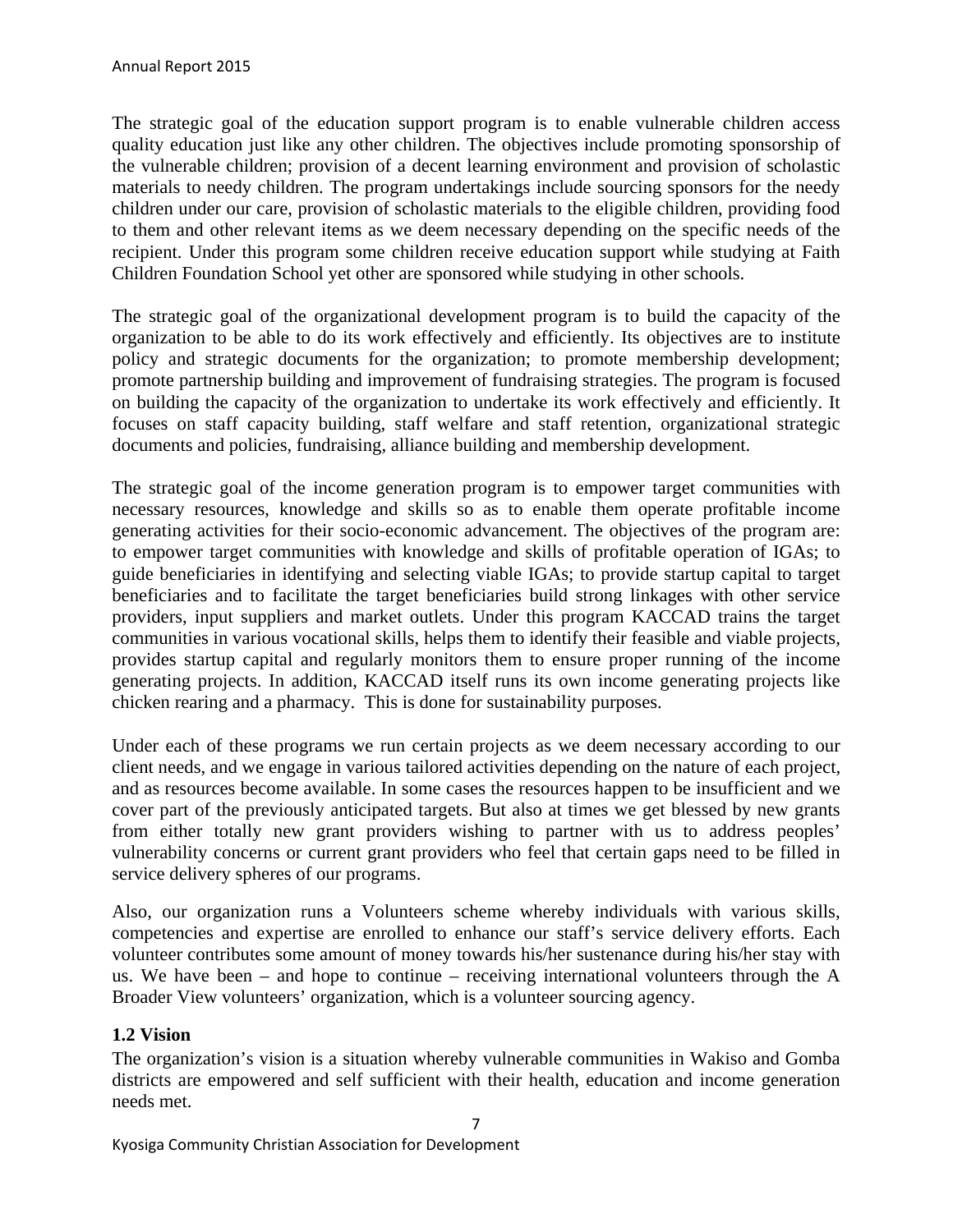#### **1.3 Mission**

KACCAD's mission is to raise the standards of living of underprivileged people in Wakiso and Gomba districts through the provision of health improvement interventions, education support, vocational skills development and startup capital for income generation.

#### **1.4 Objectives**

The following are the objectives of the organization:

- 1. To provide HIV/AIDS sensitization to in-school and out-of-school youth, at risk community members and teen mothers in Wakiso and Gomba districts. As a result, participants in sensitization will be better able to avoid HIV infection, thereby reducing the prevalence of HIV in our population.
- 2. To facilitate access to voluntary HIV counseling and testing for at risk community members in Wakiso and the surrounding areas in collaboration with partner agencies.
- 3. To provide tailoring training and sewing machines to low income youth in Wakiso Sub County as part of KACCAD's revolving scheme. As a result at least 25% of the participating youth will start profitable tailoring businesses or continue using tailoring for their home use.
- 4. To facilitate access to school sponsorship and educational support for orphans and vulnerable children OVC's in Wakiso sub county. As a result more vulnerable youth will go back to school or will have opportunity to attend school for the first time increasing their potential to acquire profitable employment and life skills.
- 5. To support the sustainability of income generating activities and projects through provision of financial assistance, piggery and poultry farming and management skills to vulnerable groups.
- 6. To provide HIV/AIDS training and support in HIV/AIDS curriculum development to a male and female teacher in each secondary school in Wakiso sub county, as a result secondary schools will be equipped with needed information and skills to start HIV/AIDS prevention programmers in their schools.
- 7. To offer technical services in the fields of environmental protection, agricultural development and other sciences.
- 8. To carry out and promote research on socio- economic issues, programs and activities being implemented by the government, development agencies and civil society organizations to enhance civic competence and influence policy formulation and implementation.
- 9. To provide consultancy services to communities, groups and individuals in their effort to attain socio- economic development oriented goals through utilization of identified resources among the membership of KACCAD.

#### **1.5 Core values**

The organization adheres to a diversity of core values in its service delivery. These include *transparency, team work, affirmative action, and respect for human dignity, confidentiality, gender sensitivity, professionalism, participation, accountability, reliability and justice.*

#### **2.0 ACTIVITIES WHICH HAD BEEN PLANNED**

The undertakings which had been planned for the year 2015 were as described below.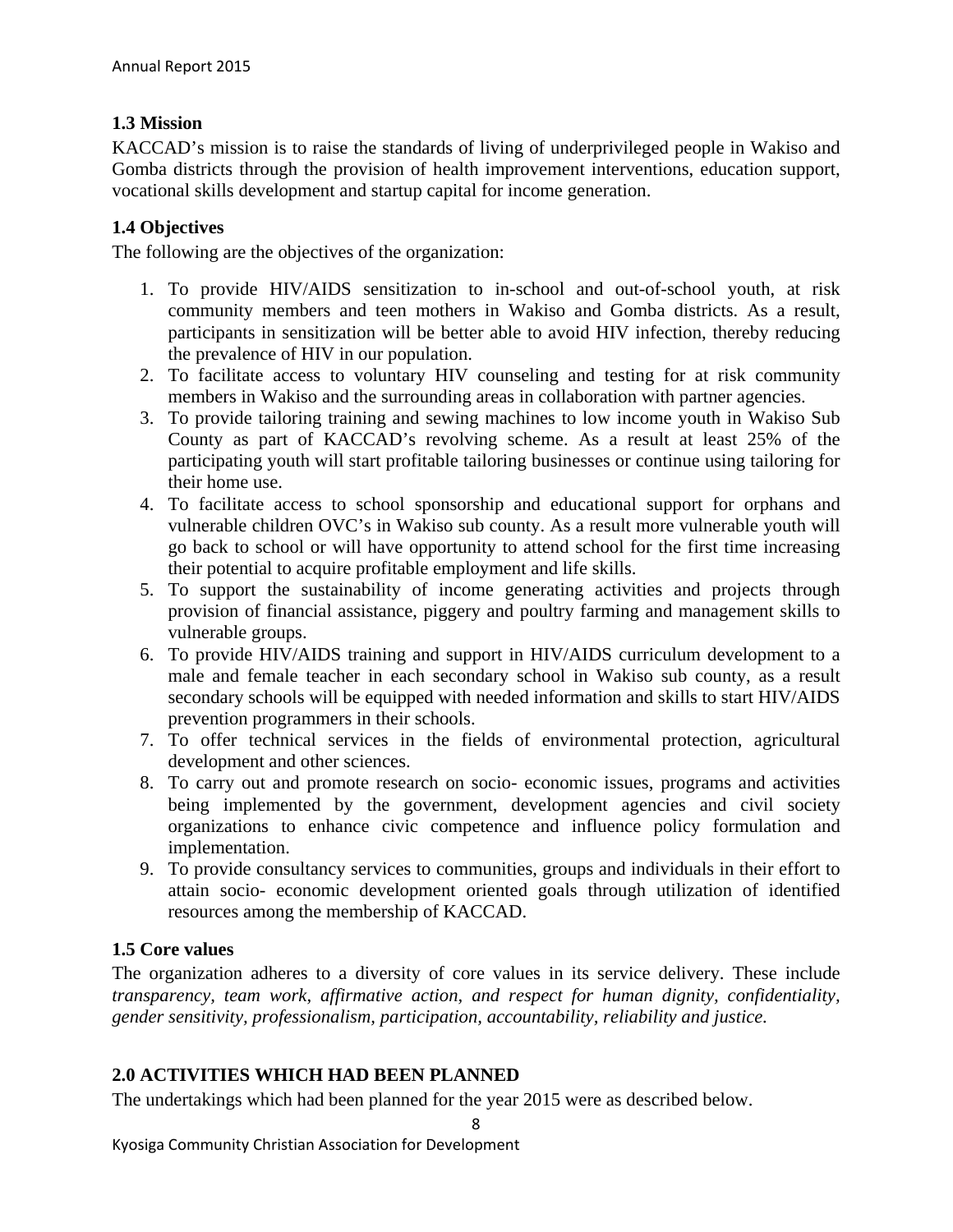#### **2.1 Family planning project**

Under this project we realized that bridging the knowledge gap regarding family planning and reproductive health; and accessing the various family planning services still needed considerable attention. In view of this we planned to restock KACCAD's pharmacy at Lusaze and then use the income from pharmaceutical sales to finance the provision of free family planning services including free contraception to underprivileged women and adolescents of child bearing age in our program implementation area. We also planned to identify persons who were willing to provide services to communities, train them in family planning aspects, awareness creation and counseling skills, after which assessment would be made to objectively select the most appropriate to serve as Village Health Teams (VHTs). So, those VHTs would undertake door to door sensitization of communities about family planning issues and counsel women and adolescents of child bearing age to enable them to make informed choices in adopting family planning methods.

#### **2.2 Assistance to education institutions**

KACCAD provides support to two orphanages. These ones contain OVCs who need various forms of assistance especially scholastic materials, food items, sports equipments and clothes among other necessities. In 2015 we planned to mobilize various forms of assistance from the donor fraternity for provision to the orphanages. We intended to lobby our partners in resource mobilization to identify other entities from which we could obtain the needed assistance.

#### **2.3 Solar installation at health centers**

Health centers are integral partners in health service delivery to project beneficiaries. In regard thereof, we planned to obtain grant money to use in procurement and installation of solar equipments at Bbira Health Center in Wakiso district, and other health centers in the remote district of Gomba. We believed that solar electrification of the health centers would enable them to improve their service delivery to communities since the health staff would be able to work all the time without light being a limitation.

#### **2.4 Solar distribution to needy households**

The intervention so far carried out in Wakiso district had not been enough because all vulnerable households had not yet been covered. Also, baseline information regarding Gomba district indicated an overwhelming need for solar intervention in that district. In view of that we planned to lobby for more funding to enable us procure more solar lanterns. These would be distributed to objectively identified beneficiaries in the two districts.

#### **2.5 Follow up survey on impact of solar light program**

The solar light program had undergone implementation for a considerable period of time and we liked to establish the extent to which it had benefitted the vulnerable communities. In that regard we intended to conduct a follow up survey in both districts of operation.

#### **2.6 Scaling up the chicken project**

The chicken stock had been increased to 900 birds, yet KACCAD's goal had been to attain a stock level of 4000 layers. This implied that we still needed to acquire more chicken in order to realize that goal. Accordingly, we planned to lobby for grants to enable us procure more chicks, chicken feeds and other equipments needed in the rearing of chicken.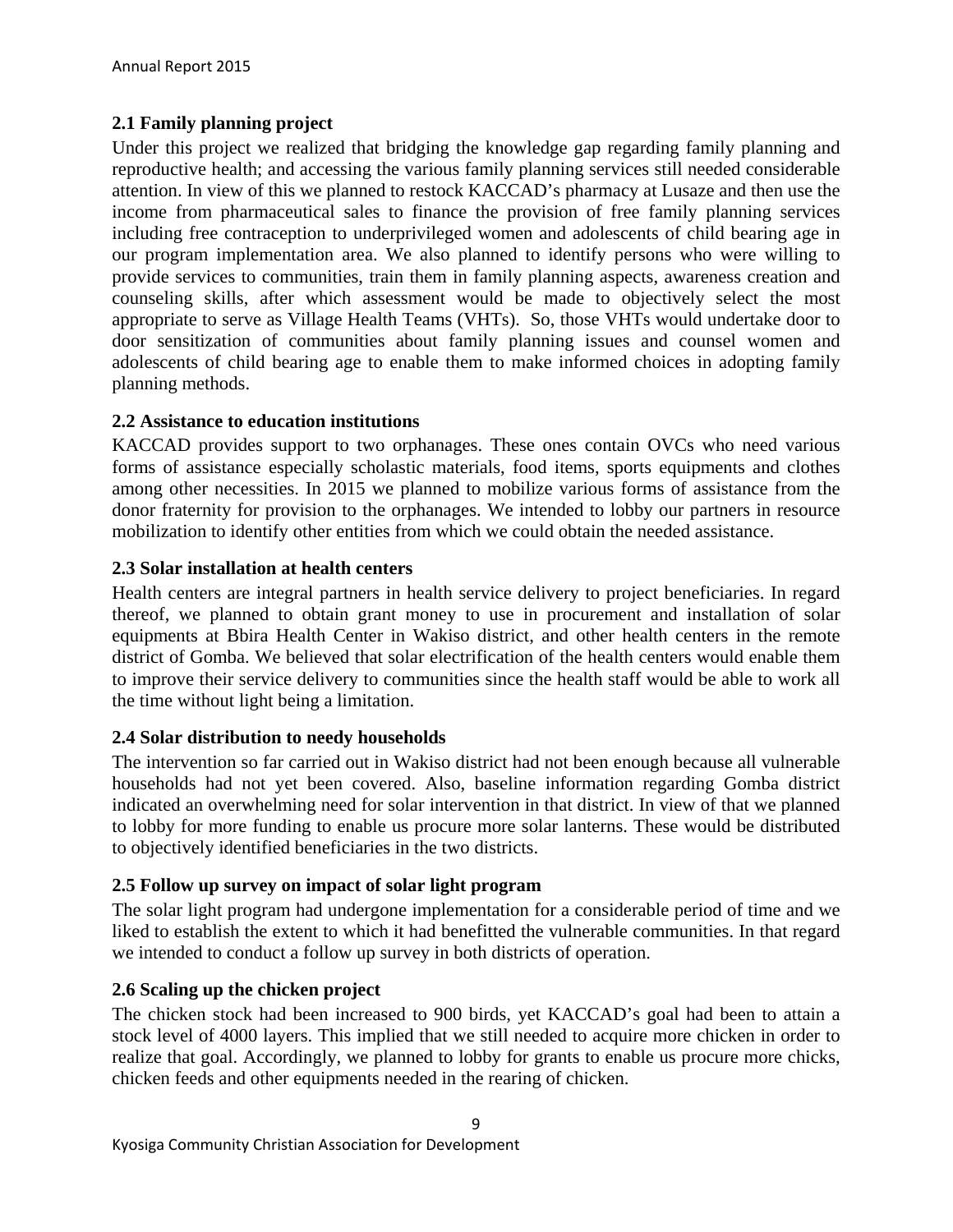#### **2.7 Organization capacity building**

We realized that a number of files were being created as we continued to implement projects. This necessitated us to have a filing cabinet in place. Also, the increase in number of clients whom we were handling and the staff which attends to the clients called for more office furniture. We further needed more operational equipment in our day to day implementation of projects. We needed motorcycles to facilitate staff movement in the field. We therefore intended to lobby for funding to enable us acquire those items.

#### **2.8 Health insurance program support**

Regarding the health program we planned to lobby for funding to enable us meet the medication expenses of our staff and that of teachers at our two affiliate orphanages. We believed that initiative would greatly cause expenditure relief to the beneficiaries thereby improving their well being.

#### **2.9 Assistance to people with disabilities**

If resources became available we planned to mobilize relief items and mobility equipment for people with disabilities in our program implementation area. Such items would include among other things wheel chairs, beddings, clothes and food donations.

#### **2.9a To set up the tailoring project**

The tailoring project would train vulnerable persons in tailoring skills which in turn help those people to become self reliant when they start and sustainably operate their own tailoring businesses. In that regard we intended to lobby for assistance in form of sewing machines and other materials and equipment necessary for improved training of the vulnerable people who attend the sewing sessions. We also wished, if resources became available, to provide the trainees with startup capital in form of sewing machines plus other relevant materials after completion of their training. We believed that this would be a good supportive gesture towards the trainees as they would find it easier to take off in terms of business establishment for self reliance.

#### **2.9b Strategic planning**

We attach great importance to strategic planning because this provides strategic direction in implementing the programs and projects of the organization. In this regard we planned to hold a strategic planning meeting during which we would deliberate on strategic goals, strategic objectives, core values, strategic approaches in resource mobilization and programs implementation, strengths and weaknesses, monitoring and evaluation strategies, and sustainability strategies among other things. Thereafter a three years strategic plan would be developed.

#### **3.0 ACHIEVEMENTS MADE IN 2015**

#### **3.1 Free family planning services**

Concerning this aspect KACCAD received a grant in January 2015 from Cameron and Jane Baird Foundation which partly was allocated towards the family planning and reproductive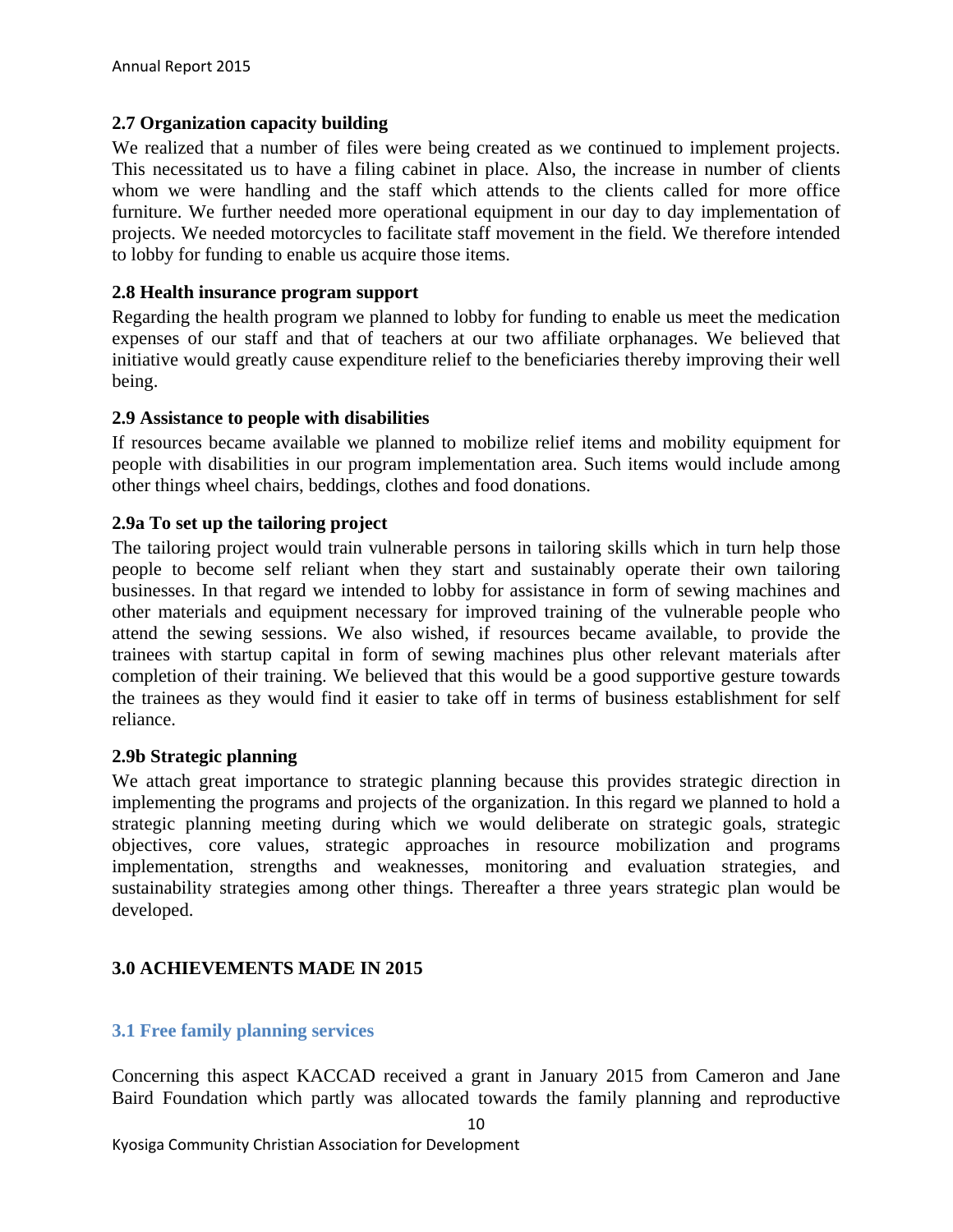health program at Bbira health Center in Wakiso and KACCAD medical center at Lusaze. The target groups for this project were all women of child bearing age, adolescents, village health teams and religious leaders from the communities of Wakiso sub county, notably Nsangi parish, Buloba Parish and Ssumbwe parishes. The two health centers spent the funds on procurement of contraceptives and training to impart knowledge about family planning and reproductive health among the participants. At each training session these health facilities were conducting on a weekly basis, free contraceptives were given out to the participants. For the injectable, the health workers were available to help out these participants. This project was able to change many people's perception about modern family planning. Many women were responsive towards these services more so the adolescents. The beneficiaries of these free contraceptives were adolescents and adults of child bearing age whom were underprivileged as their financial status impeded them from seeking family planning services which were costly in the private for profit clinics and hospitals close to their residence.



 **Figure 1 Women attending family planning counseling at a health center**

Later in September 2015, the KACCAD family planning project 2015-2017 was furnished with seed capital from Professor Bridget Baird which was directed towards procurement of pharmaceutical products for KACCAD Pharmacy located in Lusaaze slum area. With the returns from the pharmacy, the project was expected to sustain other project activities including VHT recruitment and training, family planning counseling and dispersion of free contraceptions to the targeted groups. Part of the grant money was used to institute a display counter for the pharmacy. Then the other portion of the grant was used in restocking of the pharmacy with various pharmaceuticals. The restocking of the pharmacy resulted in increased level of income (as a result of increased pharmaceutical sales), which enabled KACCAD to finance the recruitment and training of people willing to provide community service, after which the better performers were objectively selected to serve as the VHTs. The recruitment and training took place in both districts of Gomba and Wakiso.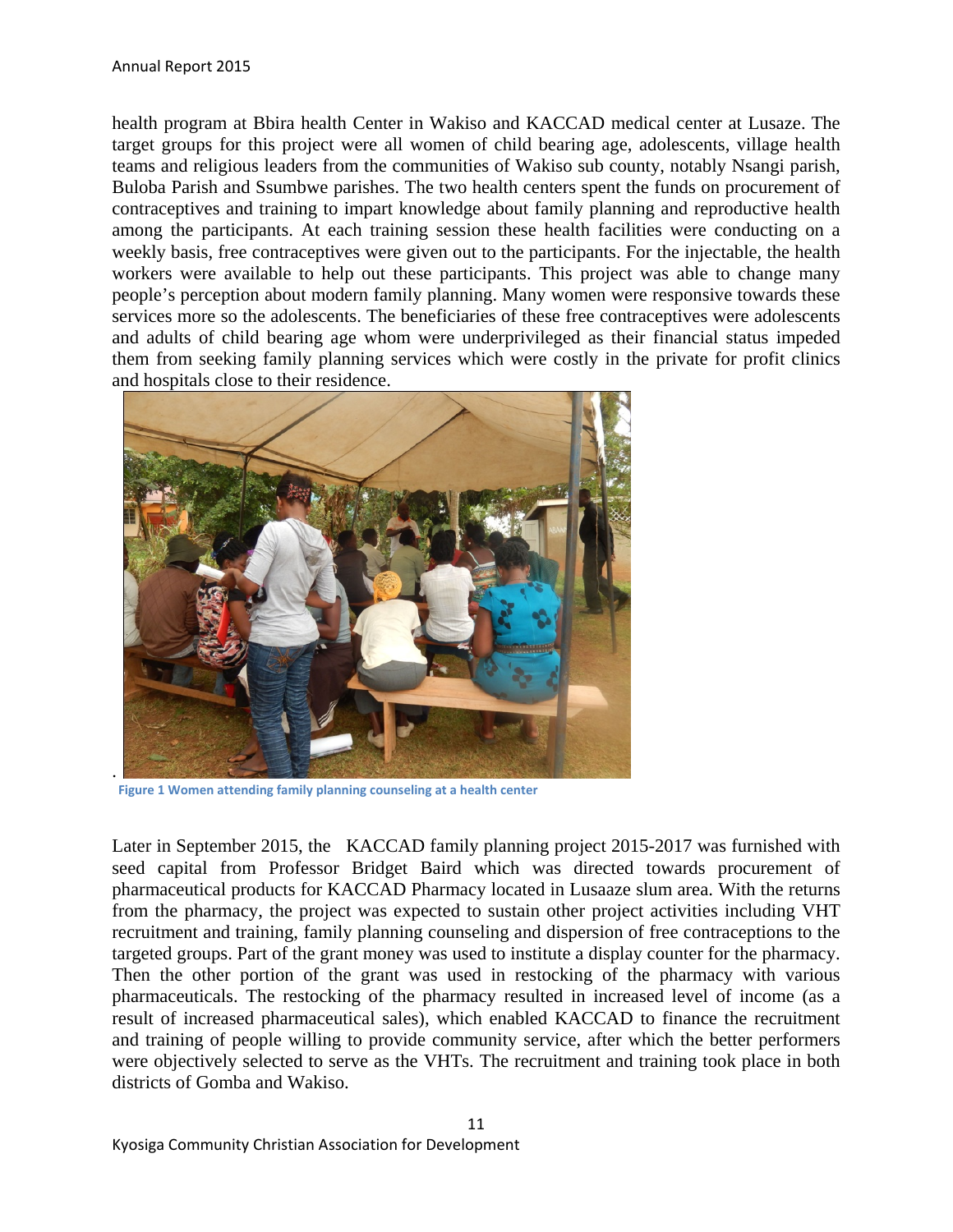#### **3.2 Support towards KACCAD's affiliate orphanages**

During the reporting period KACCAD was graced with numerous donations which were directed towards supporting the affiliate orphanages. Some donations were from individual well wishers and others were from corporate entities. KACCAD extends sincere gratitude to the following donating entities, for the various donations they made. Miles Hanan volunteered at Faith Children's Foundation school. He donated a kid's bible, sweets, orphanage clothes, a soccer ball, wall charts, pencils, pens, whiteboards and erasers. Another volunteer, Amy Divincenzo donated scholastic materials to the two orphanages. The donations included games, chalk, books, sweets, pencils, pens and sharpeners. Yet another Volunteer, Terry McDerment donated games, colours, sweets, crayons, pencils and pens. Upon his return to the U.S.A, Terry and his workmate arranged another donation which was routed through A Broader View.org and this particular donation was used to meet the dietary and medical needs of OVCs at the two affiliate orphanages. Also, Amy Schafer and her daughter Jessica Shockley donated crayons, chalk, books, ream of papers, clothes, paint and coloured pencils for the kids. Cameron McNeill and Rachel Peaslee also did donate such items and even donated other scholastic materials. Also Hanna Straw purchased sauce pans, utensils, corn flour, and boxes of chalk, books, pencils, pens and manila papers. Those donations helped the OVCs in the affiliate orphanages to conveniently go about their studies.



Also, Hollie Lorentz fundraised money which was used to erect walls on the ground floor of the planned storeyed building at Good Hope orphanage. She also fundraised money which financed a Christmas party for the God Hope orphanage. She also donated sports equipment to the orphanage.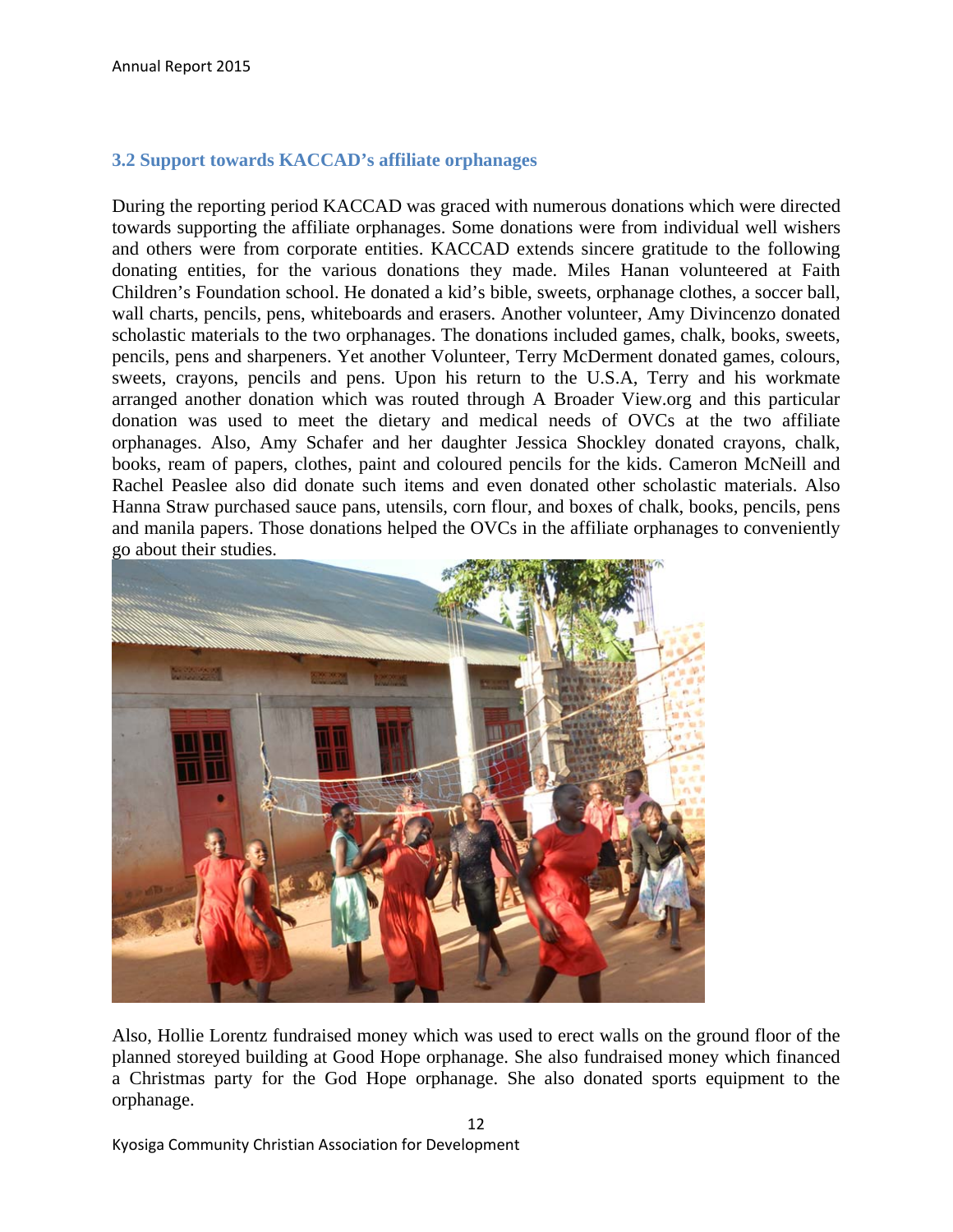Furthermore, students from the Falkenbergs – Montessoriskola School in Sweden donated 27 portable solar lights to school children at All Saints Primary School.

#### **3.3 Solar electrification of health centers**

Health centers are integral parts of our health service delivery program. These are the facilities where vulnerable people are encouraged to go in order to access project benefits. Women and adolescents of child bearing age receive free family planning services including free contraception from the health centers. Also, KACCAD runs a pharmacy from which the public can obtain pharmaceuticals at subsidized prices. In order to improve the efficiency of the health centers in their service delivery there was need to address the concern of limited work duration as a result of lack of light at night. In our planning for the year we provided for resource mobilization to enable the health centers get reliable lighting within the facility premises.

In January 2015, KACCAD received a grant from Cameron and Jane Baird Foundation (CJBF) which facilitated the installation of complete solar equipment to Bulwadda health center and Mamba health center in Gomba district

In September 2015, a Complete solar equipment was installed at Namabeya health center 2.Before the health facility was electrified, KACCAD was able to gather information about the lighting aspects and the findings were: The health facility is situated 7kms off the electric grid The health facility is operating 12hours before the installation of the solar system Kerosene fueled lanterns were being used for lighting 210 patients are seen per week at the health facility 15 children are seen per week 28 respiratory cases are seen per week Catchment area has a population of 6,230 people and 694 households.

In late October 2015 we received a grant from our development partner LTBLI, a U.S.A based international NGO. This NGO addresses the issue of energy poverty among the extreme poor communities through the promotion of accessibility and usage of solar form of energy. The grant money was in mid November 2015 used to procure and install solar equipment at Ngeribalya Health Center II in Mpenja Sub County, Gomba district. Again, in late December 2015, the same NGO extended another grant to KACCAD in respect of solar energy program intervention. The other amount of money was to finance the installation of solar equipment at Kyayi health center in Maddu Sub County, Gomba district and conduction of a follow up survey which was to be conducted in the two districts of program operation in the month of February 2016. The purpose of the survey was to establish the impact so far made by the solar distribution program in the beneficiary communities.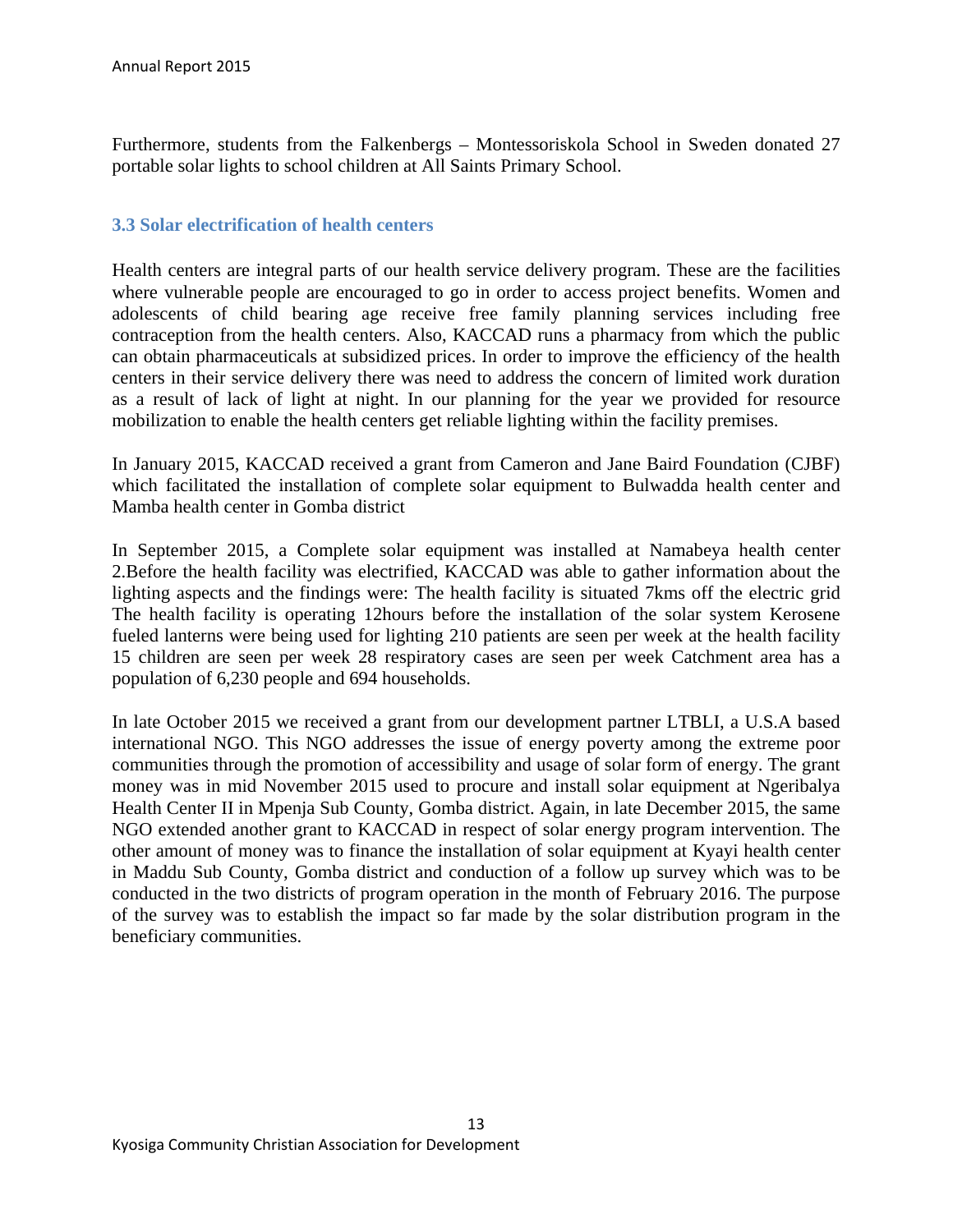

**Figure 2 A health facility with an installed solar equipment**

#### **3.4 Solar distribution to vulnerable households**

Because of the ever increasing number of vulnerable people requesting to be given solar lanterns we planned that we would lobby for necessary funding to enable us procure more solar lanterns so as to be able to address the lighting concerns of the vulnerable people. In mid January 2015 we were honored with a grant again from our partner in development, Let There Be Light International (www.LetThereBeLightInternational.org ). That grant facilitated the procurement of 88 Sun king eco and 50 Sun king solo solar lanterns. Those solar lanterns were distributed to 138 off-grid households in Gomba district. As the family of the CEO of LTBLI Sarah Baird was celebrating her  $50<sup>th</sup>$  birthday, friends sent in a donation through her sister Bridget Baird, to support new mothers. The donation was used to purchase 16 portable solar lights which were donated to 16 new mothers who had come to seek immunization of their babies at our health service delivery partner, Bbira Health Center.

KACCAD was privileged to host Sarah Baird, the CEO of LTBLI, during May 2015. During her one week stay at KACCAD she engaged in the distribution of 100 solar lanterns to persons with physical and mental disabilities in Wakiso and Gomba districts. She also visited some of the previous recipients of the solar lanterns, and recorded a video of children at Faith Children's Foundation, Good Hope Children Foundation and other school going children from Bulenga who had earlier received solar lanterns. The children were video-recorded singing a song titled 'This Little Light of Mine'.

Then in June 2015, KACCAD and LTBLI donated another 100 Sun king solo solar lanterns to 100 vulnerable households of new mothers, school going children, elderly, physically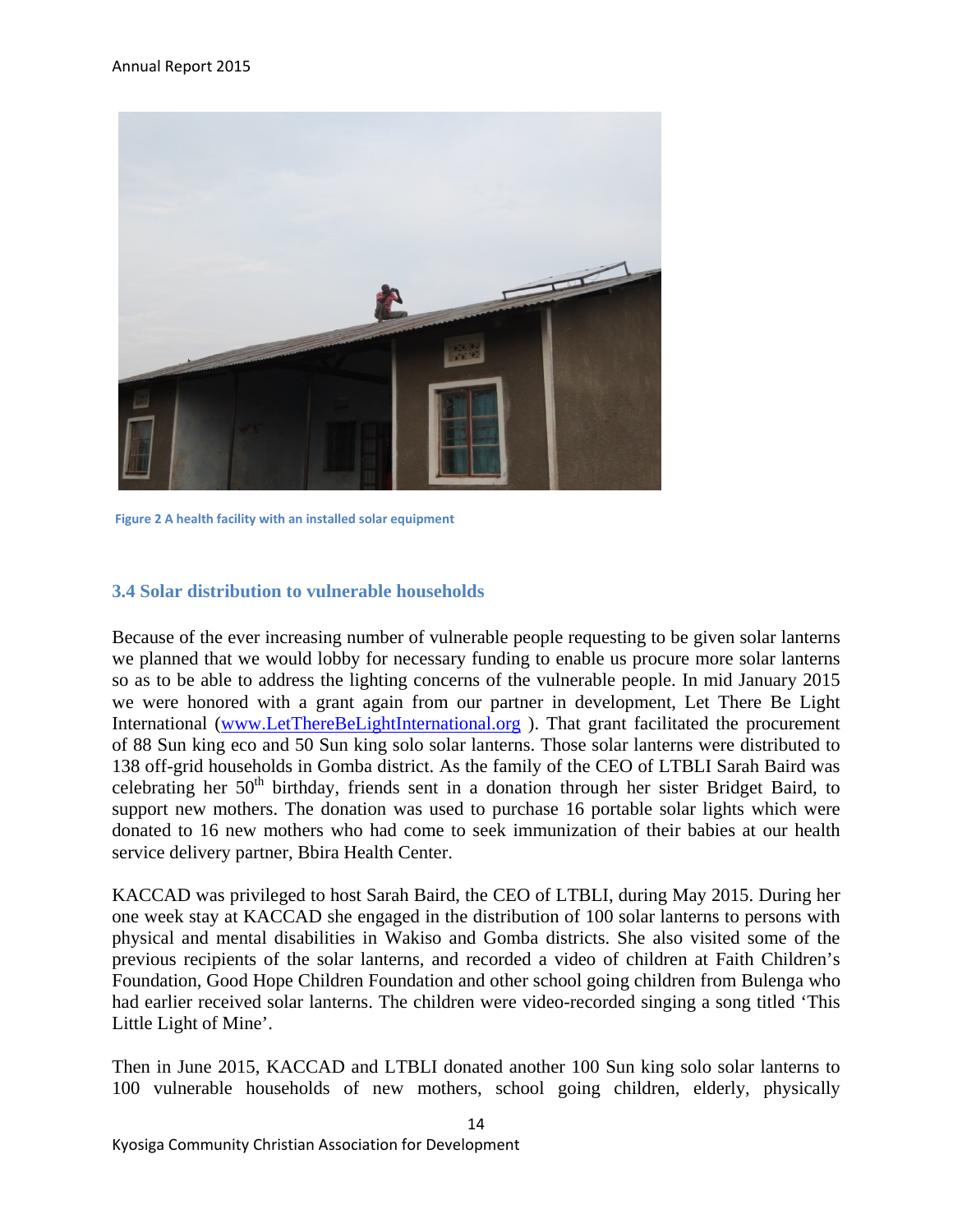handicapped persons and HIV/AIDS widows in Kyegonza and Kabulasoke Sub Counties of Gomba district. The distribution was made by KACCAD staff and ABV volunteers inclusive of Amy Schafer, Jessica Shockley and Cameron McNeill from the United States of America. The distribution of those solar lanterns has saved the mothers from nursing their babies in dark, and has allowed children to complete their academic assignments once darkness has fallen. The solar lights have further given elderly and physically handicapped persons a sense of security during darkness.

During the month of July KACCAD's partner in development an International Aid Organization "Let There Be Light International "awarded grant funding to KACCAD which facilitated KACCAD to purchase 202 sun king eco potable solar lights. On 3rd of September KACCAD team travelled to the remote rural district of Gomba to kick start the distribution. On that day, 172 solar lights were distributed to school children at Good Hope Primary School a rural school in Gomba to empower their education ahead of the end of term three examinations and Primary Leaving Examinations which the pupils will be seating in the next months, 28 solar lights were distributed to elderly and persons with disabilities in Namabeya-Mpenja in Gomba and 2 solar lights were rewarded to field officers in Gomba for their assistance in the solar distribution. The 202 solar lights distributed to 202 recipients were expected to benefit 1,188 persons living in households of the solar recipients. Early in the month of November, pupils at Falkenbergs School in Sweden donated 27 solar lights to school children at All saints primary school. The donation was arranged by Johnny Thronson of Sweden.

KACCAD distributed another bunch of 200 solar lights to susceptible households in Ngeribalya Gomba district. The grant was furnished by its partners Let There Be Light International (LTBLI) in mid November 2015 and distribution took place on 29th December. Among the beneficiary families were those of new mothers, home bound elderly and persons with disabilities. With that last solar light donation in 2015 year, KACCAD had donated 1,217 portable solar lights to household of vulnerable persons in Gomba and Wakiso district.

#### 3.5 **Scaling up the chicken project**

At the closure of 2014 the laying stock was only 900 birds yet KACCAD's target was 4000 birds. This meant that we had to lobby in 2015 for more funding to achieve the goal. However, later in January 2015, we managed to acquire 810 birds thereby bringing the number to 1710 birds these were procured with grant funding from Cameron and Jane Baird Foundation. In November 2015, we received a grant from Atlantic Philanthropies part of which was to be used for scaling up the chicken project. Accordingly, as per the needs, we used the grant money allocated to the chicken project in procurement of 815 chicks, chick feeds, feeders, waterers, chicken vaccines, some disinfectant, and construction of another chicken house and constructed of a brooder and a staff house. Some of the grant money was also used to clear off salaries for the additional chicken attendant that was recruited.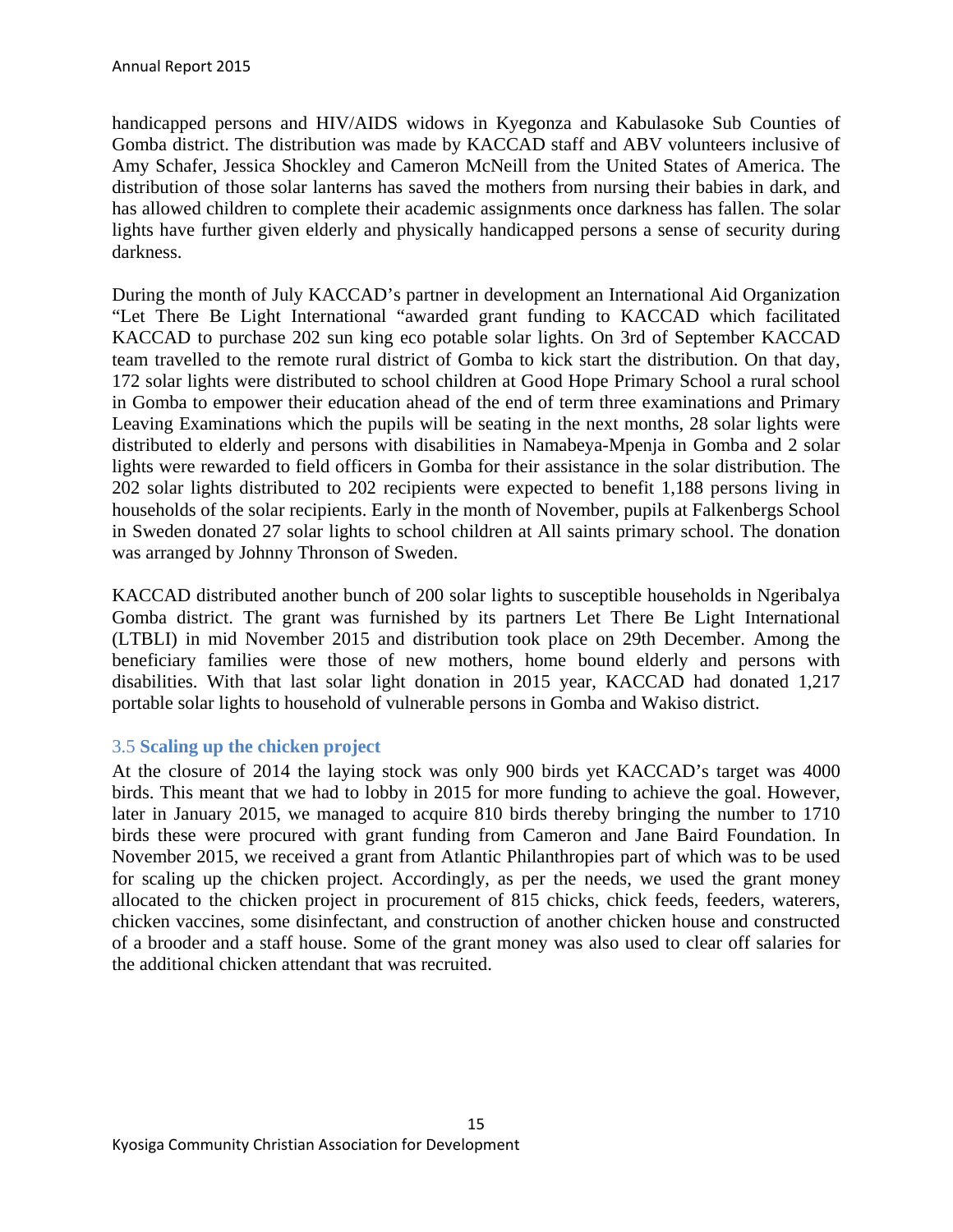

**Figure 3 Caring for chicks inside a brooder**

However, we lost 350 chicks to an epidemic of Gumboro disease. We therefore incurred a lot of money in meeting expenses of veterinary services for managing the crisis. Fortunately the situation was put under control. Only 465 chicks survived. As reported in our previous communications we had a laying stock totaling 1,710 birds. When 800 layers were phased out after becoming off layers, we restocked 800 new chicks. The current stock now totals 2,175 birds at the end of 2015 year.

Pastor Joel Kurz together with his congregation raised a donation which was provided to KACCAD to support the poultry farm.

#### 3.6 **Organization capacity building**

For an organization that is still growing and yet implementing several projects there was bound to necessitate organizational capacity building. For KACCAD the needs were in terms of office furniture, documentation equipment, volunteer center improvement and transport means. In the case improving the volunteer center there was need to lay stony slates because the volunteer facility courtyard became extremely muddy and slippery causing undue inconvenience. As regards the transport issue the organization needed to acquire at least two motorcycles to facilitate the execution of field activities of the organization.

We received a grant in November 2015 from the Atlantic Philanthropies, and part of the grant money was to be used at the discretion of the Executive Director on strengthening of internal operations of the organization. Accordingly, the allocation was used in laying stony slates in the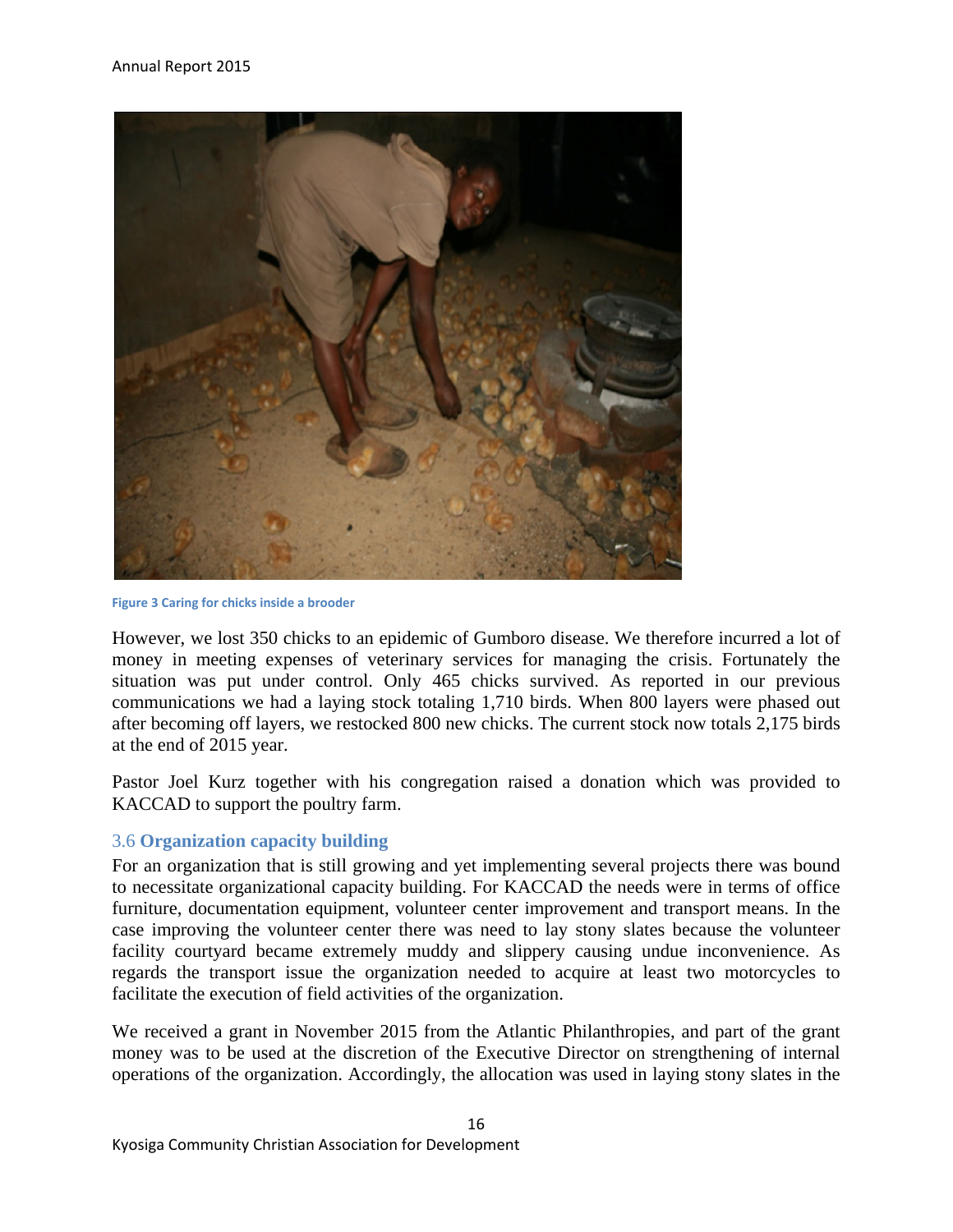courtyard of the volunteer center, purchase of 1 office chair, purchase of an office shelf and an office table.

#### 3.7 **Health insurance program support**

This program helps the organization to meet medical expenditures for the NGO staff and teachers of the two affiliate orphanages. The insurance is paid for annually. In this particular case KACCAD received a grant in February 2015 from Cameron and Jane Baird Foundation which covered medical bills of teachers at affiliate orphanages and KACCAD staff until the November 2015.

In November 2015 a grant was received from the Atlantic Philanthropies. Part of the grant money was allocated to supporting the insurance program. In this regard KACCAD managed to use the grant to pay for health insurance for 8 staff members of KACCAD plus 15 teachers from the two affiliate orphanages. We thank the grant provider for that support.

#### 3.8 **Assistance to people with disabilities**

KACCAD is thankful to IHI International for funding a baseline survey in which the needs of people with disabilities in greater Wakiso district were assessed. Furthermore, the charity organization provided funds to facilitate the formation of an association of people with disabilities in the area. Upon completion of the survey, Angel, a child with serious limb disability was operated. At the same time the CEO of the charity organization, Chris Tabakin, provided a start up micro-finance loan to a member of the association during his visit in January 2015.

Also, in the month of July 2015, the charity organization provided funds which financed the medical evaluation and treatment of three children with hydrocephalus condition at Cure Hospital in Mbale. The children are Bagala Rahim aged 3, Sulaiman Nsobya 5 years and Lucy Komugisha aged 6 years. However, considering the key findings of the baseline survey and the recommendations which were made there is still a lot to be done in order to realize greater positive impact upon the lives of the persons with disabilities in the program area. This is so because, it was found out that most persons with disabilities are experiencing poor standards of living due to limited access to resources necessary for a person's socio-economic advancement. Such resources include academic knowledge, money, land, food, decent health and many others.

#### 3.9 **Child sponsorship**

During the 2015, we were privileged to host volunteer Courtney Fog who started sponsoring Patience Namutebi an orphaned child. We are also grateful to Sarah Baird, Joel Kurz, Rudy schaser, Nathan Kurz, Jayme Ward, Ida Norlin, Martina Eternad, Caroline Freyling, Anders BjarnehagHenrickWireklint,CajsaRannar,CeciliaEinerfeldt,BabakEtemad,BarbroGraflund,Emeli eKlefbeck,AnnaNorlin,SofiaGraflund,Elly Foesters,AmandaMilholland,Rob,Hillsman,Elizabeth Labrie,Don,Teresa,Miriam,Jim,Kitty and Brynna Boettcher.

#### 3.9a **Construction of spring wells**

In February 2015 KACCAD received a grant from Cameron and Jane Baird Foundation part of which was used to construct a spring well in Gomba and another one in Wakiso. We thank the foundation for that assistance. Later another grant was secured from a former ABV volunteer Michael Pickering and was used to construct a spring well in Kikaaya village Wakiso district.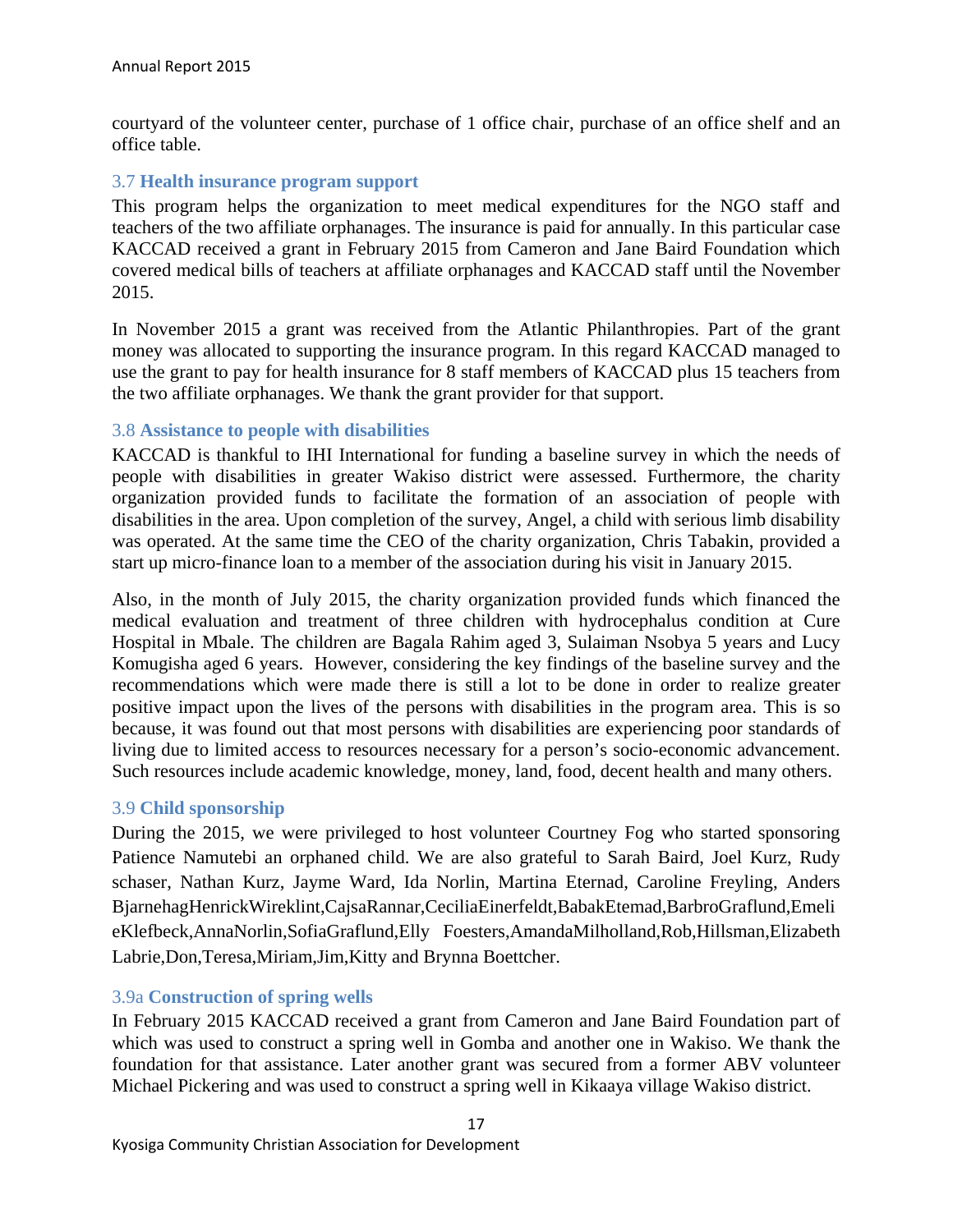

#### 3.9b **Support to home visit program**

In this regard former ABV volunteer Chris Kuhn and his family provided a donation to cater for dietary and medical needs of a family of a disabled widow and her orphaned children. Also Zachary McIntyre provided a donation during Christmas season which was used to purchase food supplies for two vulnerable households. Also Adam Farber donated funds which fed a family of HIV/AIDS widow and her children for two weeks.

#### 3.9c **Support to craft and bead making project**

KACCAD is grateful to Pastor Joel Kurz for assisting in selling beads and other craft items hand made by widows and single mothers. Also, KACCAD is thankful to Amanda Roberts for her commitment to sell beads made by vulnerable Ugandan widows.

#### 3.9d **Support through international Volunteers**

KACCAD appreciates every single volunteer who was hosted in 2015 for their contribution in service provision in various capacities whether teaching, solar distribution and or support with office work is highly applauded, also we these volunteers contributed donation which is part of their program fee which has sustained KACCAD's projects. Thanks goes to Chris Tabakin, Melanie Tabakin, Stephen Swymer of the IHI International, also Sarah Baird of Let There Be Light International, Pastor Joel Kurz, Johnny Thronson, Roger Munter , Erin Hong ,Siegfried Madison, McDerment Terry, Michael Pickering, Hannan Miles, Amy Divincenzo, Jessica Shockley, Amy Schafer, Courtney Fog, Hanna Straw and Cameron McNeill.

#### **4.0 CHALLENGES ENCOUNTERED**

We managed to accomplish the undertakings described above as achievements. However, in implementing the programs we encountered some challenges as explained here below.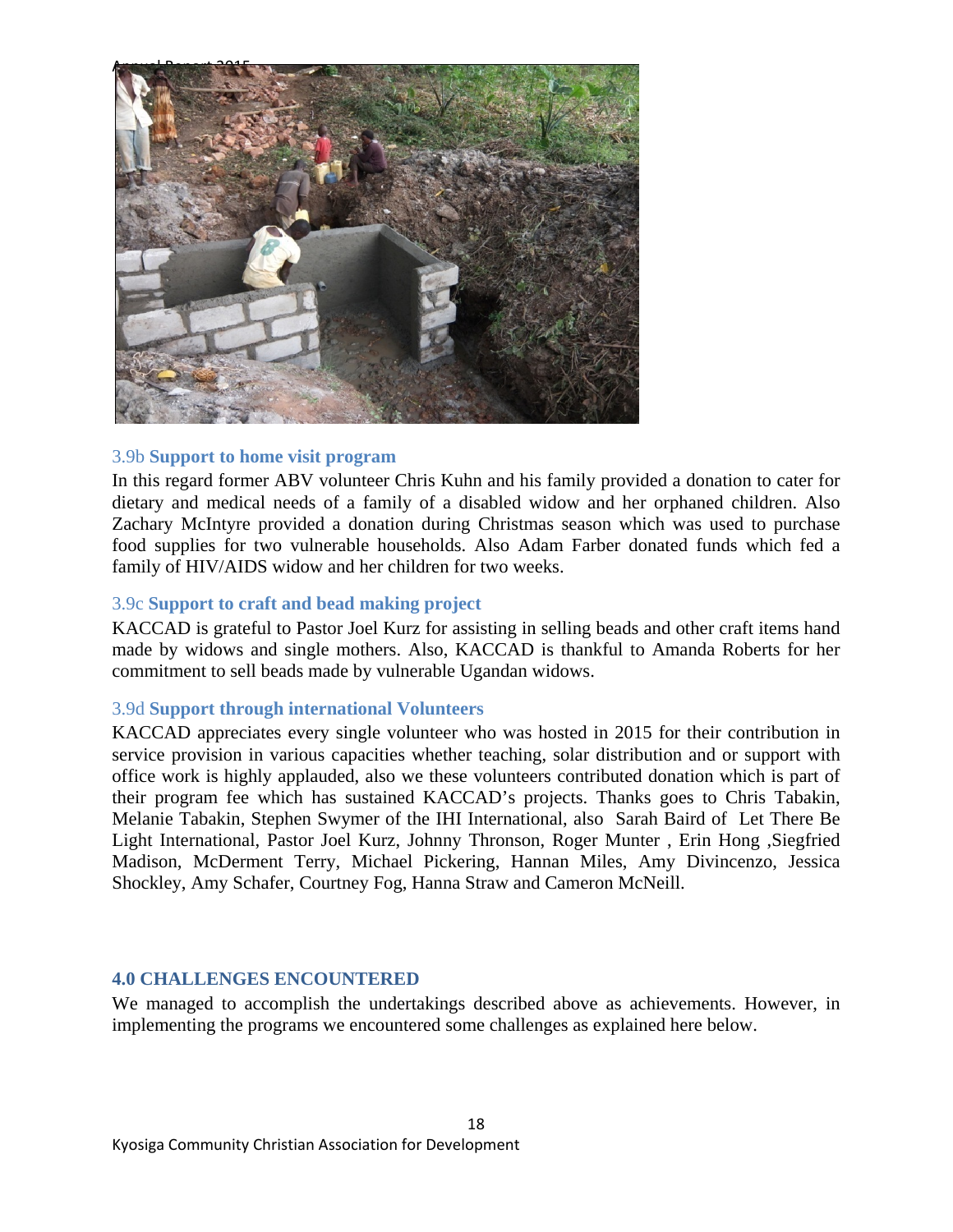#### **4.1 Ever increasing number of applicants seeking assistance**

We still encountered the challenge of ever increasing number of people who approach us for various forms of assistance yet we had limited resources and these could not adequately meet all their needs. We received many clients seeking linkage to educational sponsorship, assistance with food and other relief items, medical treatment (particularly people with disabilities), and many other forms of assistance. In that case we would identify those clients who were in most vulnerability state and first assist them before considering the others who were in less vulnerable conditions. The action point here is that we need to diversify our financial resources providers and review our programmatic spheres to enable us to appropriately address the various needs of the communities in the areas where we implement the organization's programs. Such other fields of intervention would include environment protection and income generation through solid and liquid waste management, agricultural productivity improvement initiatives for food security and income generation and instituting a community managed savings and credit scheme for increased access to start up capital and business expansion funds.

#### **4.2 Lack of transport means**

We have not yet acquired any motorcycle to facilitate staff transport to carry out field work. Using public means pose challenges of delayed execution of tasks and related issues. To overcome this we are trying to seek financial assistance from willing donors to enable us procure at least two motorcycles to facilitate our service delivery.

#### **4.3 Inadequate training equipment**

We lack modern training equipment which would improve our efficiency in conducting the trainings. Since we are involved in training as one of our major organization activities we need to have an overhead projector. Thus training content would be better prepared as slides for power point presentation during training sessions. Then the practicals would get longer period of time to enable the trainees attain high levels of competency in the skills which we train them.

#### **4.4 Financial limitations**

We wish to implement a number of projects in order to reasonably address the concerns of vulnerable persons yet we lack the required funds. In this regard we find ourselves in a situation whereby we cannot go in for a project because the funds needed for its implementation are lacking. To mitigate this challenge we continue to lobby for funding from a diversity of funding agencies. We are hopeful that our lobbying efforts will meet favourable consideration.

#### **4.5 Unrealized funding**

We were unfortunate during the reporting year in that we did not obtain funding to finance some undertakings. This mainly happened for the undertakings which required engaging in building construction works. For example the construction of a storeyed building at Faith Children Foundation never continued because we lacked the necessary funding which would be used to finance the construction works. However, since resource mobilization is one of our key annual activities we are hopeful that in the next implementation year we shall be able to obtain the funding required to finance the undertaking and many others as we shall deem necessary.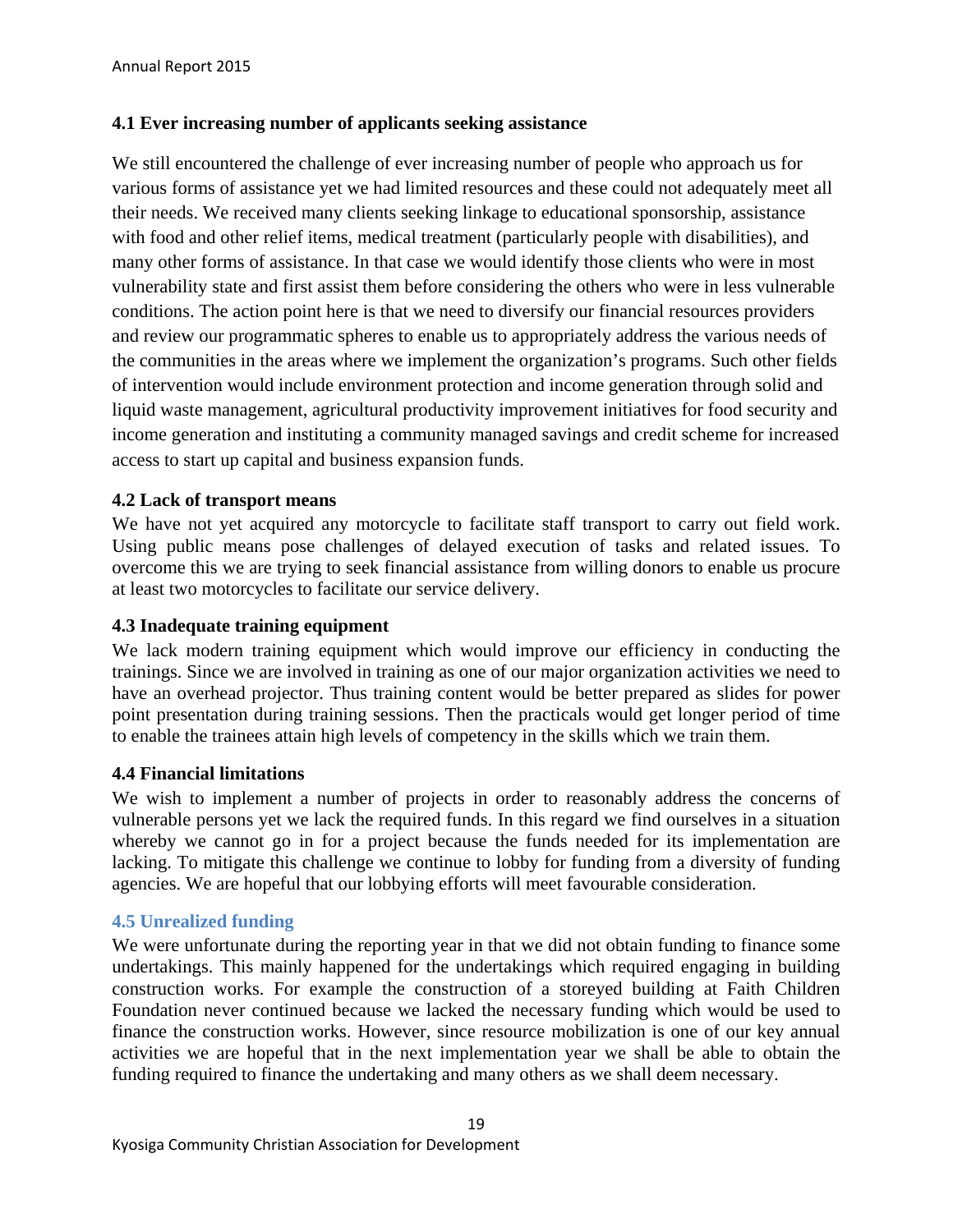#### **5.0 PLANS FOR THE YEAR 2016**

We are intending to fulfill a number of tasks in implementing program activities. For next year we plan to undertake the following initiatives and or projects:

#### **5.1 Provision of relief items to vulnerable people**

Our programs are targeting vulnerable and or underprivileged people in the communities where we operate. These include OVCs, persons with disabilities, widows, home bound elderly persons, and people living with and or affected by HIV/AIDS. Because of their vulnerability status these categories of people are very prone to extreme hunger (as a result of food insecurity), falling sick (due to exposure to disease causing environment as a result of high levels of ignorance about preventative measures), very low levels of illiteracy (due to limited access to education services) and above all they are very prone to extreme poverty (as a result of limited access to resources necessary in enabling a person to attain socio-economic advancement).

For those reasons we intend to lobby for relevant relief items and distribute them to respective vulnerable people. These relief items will include various nutritious foods (powdered milk, millet flour, soya flour, beans, peas, cheese), clothes, beddings, sanitary pads (for women and adolescents of menstruating age), diapers, wheelchairs, scholastic materials (pens, books, crayons, pencils, geometry sets, foot rulers, school bags etc), optical lenses, soap, detergents, insecticide treated mosquito nets and many others as we shall deem necessary. In executing the distributions we shall consider specific needs of each recipient and then issue out items that are tailored to that particular recipient.

The mobilization of those items will be made from various potential donors here in Uganda and abroad. We shall approach respective corporate entities for particular items which are in line with their businesses because we feel that it becomes easier for a corporate entity to make a donation about items manufactured or traded in by that entity. Nevertheless, we shall approach other potential donors for whatever items they are willing to donate. The mobilization of the relief items will be carried out throughout the year since some of them are consumables and when the recipients use them it means that more and more are needed by the eligible recipients.

#### **5.2 Provision of free family planning services to eligible beneficiaries**

In its health service delivery to communities KACCAD provides a variety of health services especially during home visits to households of vulnerable people. The program implementation process focuses on community empowerment for increased demand for health services especially the PHAs, OVCs, the Elderly and those whose sexual orientation pre-exposes them to homophobic environment including denial of equal opportunity to access health services in public facilities. Under the health services delivery program KACCAD makes advocacies for quality health services including the vulnerable and marginalized groups; conducts outreaches to provide necessary counseling, care, material support and make referrals where applicable; mobilizes financial resources for improvement of infrastructure of health facilities like that of Bbira Health Center; provides facilities where public health activities like mass immunization of children and women of reproductive age are carried and operates a pharmacy where the public can access quality medicine at very affordable prices.

According to the survey which was carried out in conjunction with Bbira Health Center regarding level of reproductive health knowledge among communities in Wakiso district, and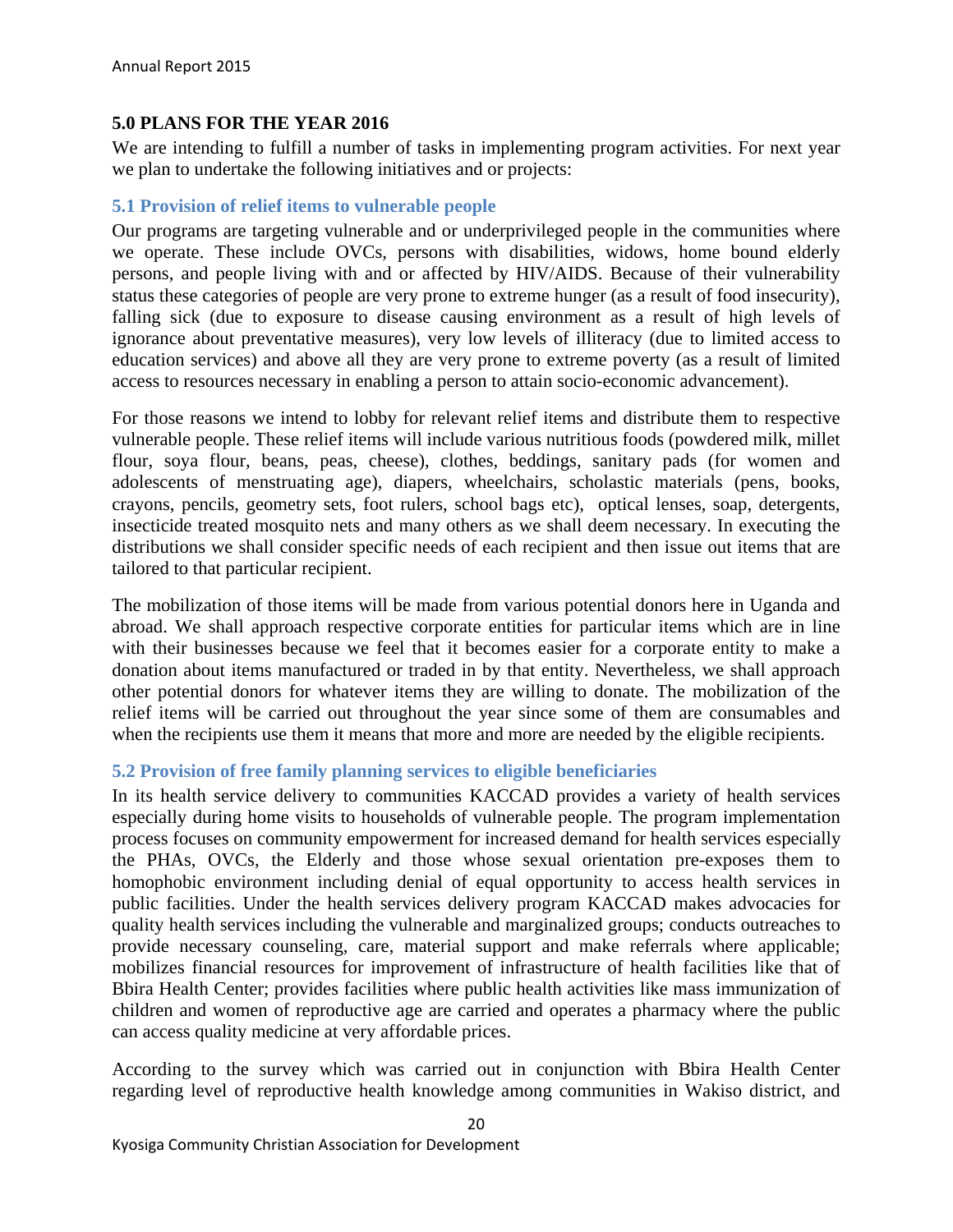their level of adoption of various contraceptions, it was found out that there was great need for an intervention which could help the vulnerable people to become adequately knowledgeable about family planning issues, facilitate them to use contraceptions appropriate for them and receive other family planning services as deemed necessary. In this regard, the organization sought financial assistance which helped it to restock the pharmacy at Lusaze in order that the pharmaceutical sales would generate income which would then be used to finance the procurement, dispersion and subsequent administration of the contraceptives to eligible beneficiaries.

For the next year we intend to mobilize more funding to increase on the pharmaceutical stock so as to enable us make increased sales. In so doing we anticipate to gain higher capacity to procure, disperse and in conjunction with medical staff administer the contraceptives. The increase in income will also facilitate increased ability to finance the operations of the VHTs in the field since these ones are the ones who conduct door to door FP counseling in their respective communities.

#### **5.3 Scaling up the chicken project**

The scaling up of the chicken project is meant to cause organization and finance sustainability of the programs being implemented by KACCAD. As already mentioned earlier in this report, by closure of 2015 the chicken stock had reached 2,175 birds. This stock has a production potential of 1958 eggs (90% productivity). This gives on average 65 egg trays on daily basis. If 5 trays are allocated to consumption by KACCAD staff and the orphanage communities (for nutrition purposes) then the remaining 60 egg trays are available for sale. This has a potential daily income of UGX 360,000. Of this amount approximately 56% is used upon the project expenditures itself. The remaining 44% (about UGX 158,400) just meet a small percentage of the orphanages' expenditures.

Yet the organization itself needs to develop more infrastructures for increased capacity to provide quality services to the public. This means that there is need to continue scaling up the chicken project to the targeted 4,000 birds. With that population the production will be expected to increase to 3,600 eggs at a 90% daily production level with good management. This is equivalent to 120 egg trays. At a price of UGX 6,000 per egg tray, the daily income will be expected to reach UGX 720,000. With better economies of scale the project expenditures will be expected to take up about 54% of that income. Thus the remaining 46% (UGX 331,200) will be available daily for financing considerable portion of the orphanage expenditures and some will be allocated to other organization expenses as Management will deem appropriate, inclusive of providing start up capital to active poor vulnerable persons. In view of that then, we plan to lobby for more funding to scale the chicken project. The funds obtained for this purpose will be allocated to procurement of 1,825 chicks, chick starter feeds, vaccines, disinfectant, feeders and waterers, and construction of an additional chicken housing structure.

#### **5.4 Capacity building of the KACCAD Medical Center at Maddu**

KACCAD allocated a medical center at Maddu in Maddu Sub County, Gomba district. The medical center is meant to address the health needs of vulnerable people in the Sub County. The last situation analysis indicated that there are many vulnerable people in that remote district. The results also indicated that most people have limited access to health service delivery among other things. In particular, the analysis indicated that the access limitation in the health sector was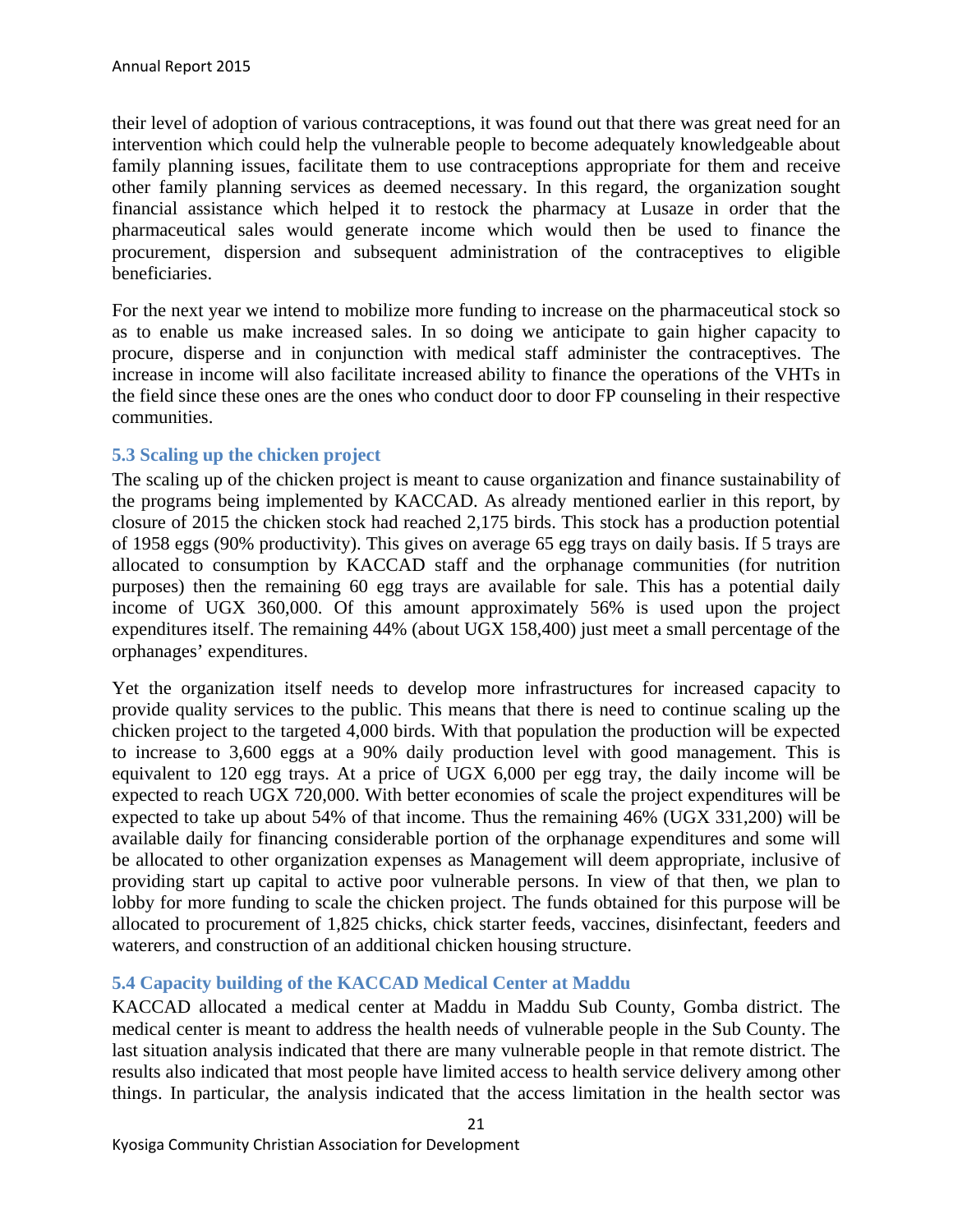specifically about knowledge of family planning and reproductive health, voluntary HIV/AIDS counseling and testing and use of contraceptives in birth rate control. Furthermore, the limitation was also reflected in low access to comprehensive antenatal care, neo-natal and post natal care.

In view of all those concerns, we intend to build the capacity of our medical center so that it can adequately address the health concerns of the vulnerable people in particular, and the entire community in Gomba district. In this regard we plan to acquire an ultra-sound scan, a microscope and maternity equipments. We shall also need some benches for waiting patients/clients. If resources become available we shall also institute a standby solar system just in case the on-grid electricity blacks out and we have to attend to emergency cases especially those to do with maternity services.

#### **5.5 Solar lanterns distribution to new eligible recipients in Gomba district**

This year we procured and distributed solar lights to some vulnerable people in Gomba district. However, as already indicated in this report, the demand in that remote district is high considering the fact that a high percentage of households are not connected to the national grid and so they resort to using the hazardous forms of lighting energy. In view of this, we intend to lobby for more funding to enable us procure more solar lanterns and distribute them to eligible recipients. In this regard we need to procure at least 1000 lanterns to enable us address the lighting needs of 1000 households of vulnerable persons.

#### **5.6 Solar electrification of health centers in Gomba district**

KACCAD appreciates the role being played by public health centers in health service delivery. They are our partners in health service delivery in the catchment areas where they serve. In carrying out its services KACCAD has realized that many of those health centers are lacking reliable lighting energy. This puts them in a state of being unable to provide services at night. To mitigate this challenge, there is need to provide the health centers with a reliable form of lighting energy source (solar lighting). In view of this we plan to lobby for necessary resources to enable us fulfill solar electrification of Kasambya, Buyanja, Kitwe, Kanziira, Ngomannene, Mawuki & Kawerimedde health centers in Gomba district. We have high hope that when those health centers acquire solar lighting, they will be able to improve on their service delivery to the public through increased efficiency in service provision

#### **5.7 Developing a 3 years strategic plan**

KACCAD appreciates that for any organization to effectively and efficiently provide services to its clients it needs to have in place a strategic plan. This instrument among other things gives the organization strategic direction when the organization is implementing its programs. It is for this reason that we plan to develop a 3 years strategic plan covering the period 2016/18. In so doing, the strategic planning process will be participatory involving relevant stakeholders. We intend to engage services of a competent consultant to guide the strategic planning process, develop a draft copy, guide the reviewing process after which a final copy will be produced for approved by the Board of Directors of the organization.

#### **5.8 Boreholes construction in Gomba district**

Throughout the entire period of water and sanitation program implementation, KACCAD has been constructing spring wells and sensitizing the public about issues of accessibility to and safe storage and use of water. This is the case mainly in Wakiso district because the topography in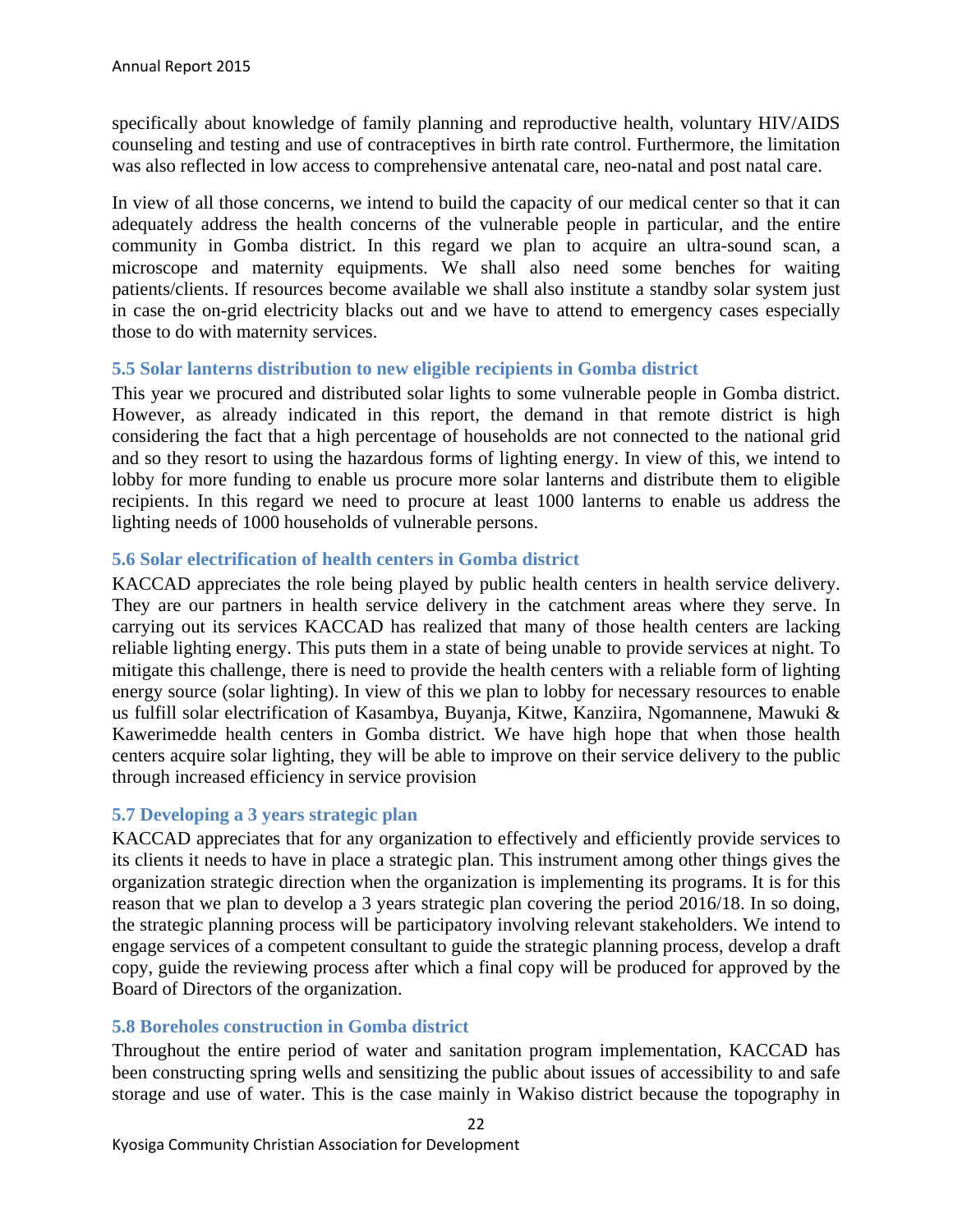this district allows for spring water to become available in the v-shaped valleys which area common sight in the area. However in Gomba, the most of terrain is flattish with some undulating slopes in some places. In such natural setting spring water is not common and people have to move several kilometers in order to reach points from which they can draw water. In this case the appropriate alternative mitigation approach is to construct boreholes for the communities to draw water for their various uses.

In this regard we plan to construct 16 boreholes in the district at objectively identified locations. When identifying borehole sites priority will be given to locations whereby both village and school or health center communities can easily access the boreholes. On top of that we plan to sensitize the user communities on proper handling and maintaining of the instituted boreholes. Structures will be formed in conjunction with the user communities to ensure that there is sustainable usage of the boreholes.

#### **5.9 Baseline survey on waste generation and disposal in Wakiso district**

KACCAD operates several initiatives geared at ensuring decent environment for communities to live in. in Wakiso Sub County particularly, one of the major interventions in this respect is the promotion of solar lighting among the communities. However, this time the organization plans to conduct a baseline survey to establish various issues regarding waste generation and disposal in Wakiso district. The survey will expected to establish the waste generation rates, the current disposal means, the level of local authorities' intervention, the challenges encountered by communities as a result of waste generation and the potential for waste recycling and other mitigation activities. The survey will interact with households both in the urban and rural settings. It will also cover the local leadership in the survey area, inclusive of health inspectors, local council officials and community development staff among others.

#### **5.9a Needs assessment on food security and nutrition in Gomba district**

In its recent field work in Gomba district KACCAD field staff observed various indicators of prevalence of food insecurity and malnutrition in the district. On several incidents malnourished children were a common sight. Also when inquiries were made out of curiosity about meal frequency many households indicated that they normally have one meal per day. When probed further about this feeding pattern they often answered that they were finding it difficult to get food items for a household meal. In view of those concerns KACCAD plans to conduct a baseline survey to obtain baseline information regarding a number of aspects including source of household food, family sizes, family composition by gender and age, household menus, level of food availability in a household, food consumption patterns and other aspects as the survey will deem appropriate. In this regard the survey will cover households, local council officials, and agriculture staff in the Sub Counties and health inspectors among others.

#### **5.9b Education sponsorship at KACCAD's affiliate orphanages**

KACCAD is supporting two affiliate orphanages in various ways. However, one of such support is the education sponsorship of OVCs at those orphanages. Whereas some OVCs have received sponsorship in the recent years, many of them have not yet got sponsorship and this has put KACCAD to financial tension as regards meeting the education costs of the orphanages. In this regard we intend to lobby for education sponsorship for at least 60 OVCs (30 from each of the orphanages). The sponsorship needed should cover scholastic materials, school fees, school bags and uniforms.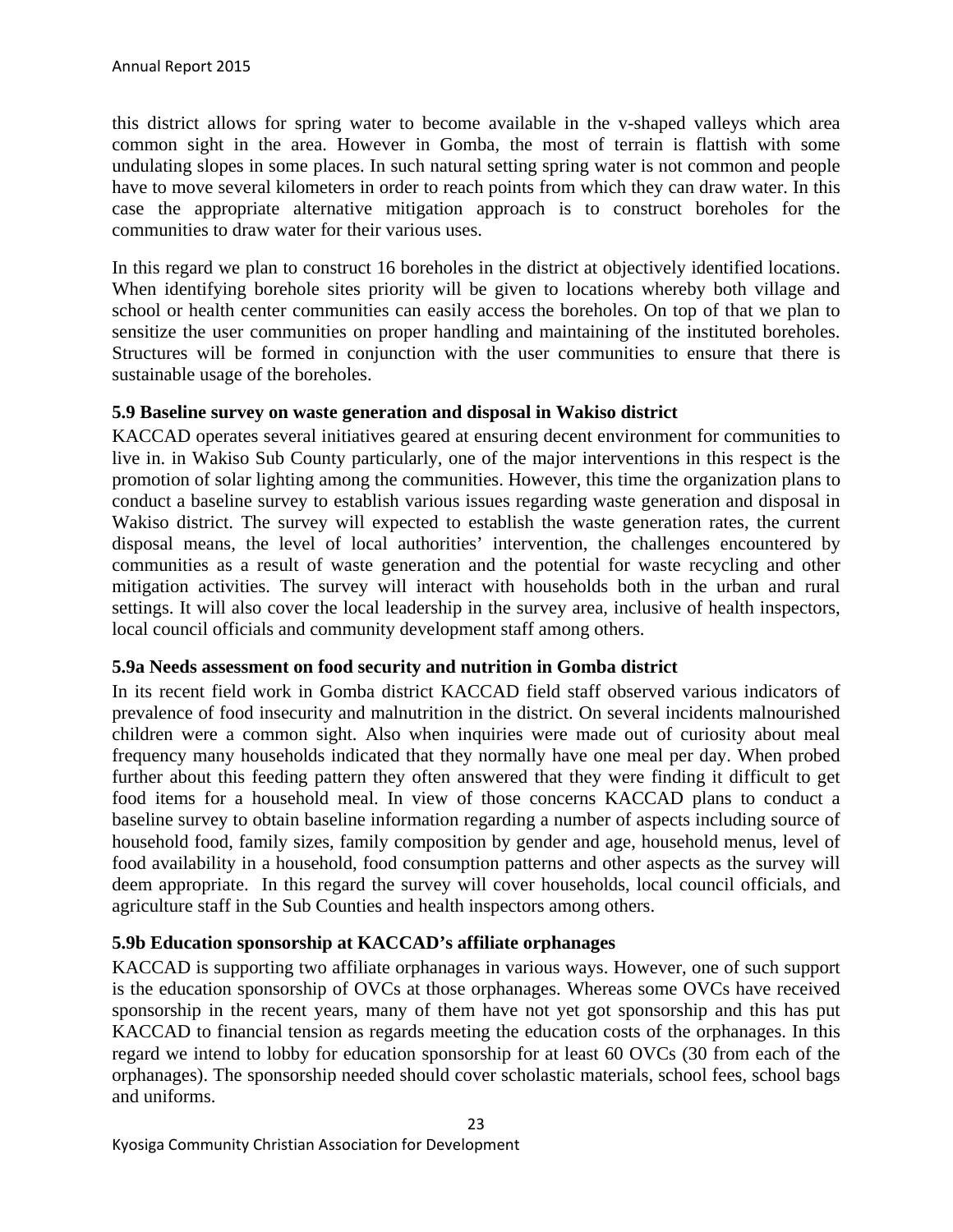#### **5.9c Clonal eucalyptus tree nursery for sustainability**

In order to reduce over dependency on donor funding KACCAD is intending to establish a Clonal eucalyptus tree nursery. The purpose of this initiative is to generate reasonable amount of income, part of which can be used to KACCAD. In this case a suitable site will be objectively identified and procured. Then a mother garden will be established after which cuttings will be produced out of the gardens for subsequent management and eventual sale to willing customers. The desired operation scale is that which will result in production of 1,000,000 plantlets a year. At the current sale price of UGX 500 per plantlet the organization is projecting a gross income of UGX 500,000,000. When nursery expenses are covered, a considerable amount of money will be available for use to finance other programs being implemented by the organization. The investment in this initiative requires about UGX 150,000,000.

#### **5.9d Skills development trainings for objectively identified vulnerable clients**

KACCAD appreciates the fact that vulnerable people usually lack skills necessary for doing income generating activities. This is so because of limited access to resources that would enable them to acquire various skills. In this case the organization intends to conduct a series of trainings aimed at imparting various skills of generating income. The skills to be considered will include among other things crafting, tailoring, soap making, weaving, catering and hair dressing.

#### **5.9e Needs assessment on urban livelihoods improvement in Wakiso district**

In an effort to improve the lives of urban communities in Wakiso district, the organization intends to carry out a needs assessment for urban livelihood improvement. The assessment wil cover households in the urban settings in the district and will aim at establishing various aspects concerning peoples' livelihoods. Such aspects will include among other things family size and composition, literacy levels, occupations, water issues, sanitation aspects, food security, nutrition, accommodation issues, lighting and heating/cooking energy aspects, access to health facilities and level of involvement in national development plans. The assessment will cover individual households and local leadership of the survey area.

#### **5.9f Completion of the Resource Center**

Resource centre is one of our top priority projects. As of now we intend to extend the ground floor to expand the community library and training wing which was not finished. Considering the number of activities that KACCAD would want to conduct in this centre, there is need to widen the space such that a wide range of planned activities would be conducted there. Apparently the resource centre has over stayed without further construction which has predisposed it to severe damages by the heavy rains and before being worked on KACCAD's planned activities are at a standstill.

Following a baseline survey on the level of knowledge on reproductive health among women of child bearing age and their level of access to family planning services in Mumyuka-Wakiso sub county, Wakiso District, it was discovered that a large percentage of the population in our service communities were not knowledgeable about family planning and reproductive health, KACCAD would like to extend family planning and reproductive health education adolescents and adults from all the corners of Wakiso district and the resource centre will provide enough space for these trainings being that Bbira health centre where we have been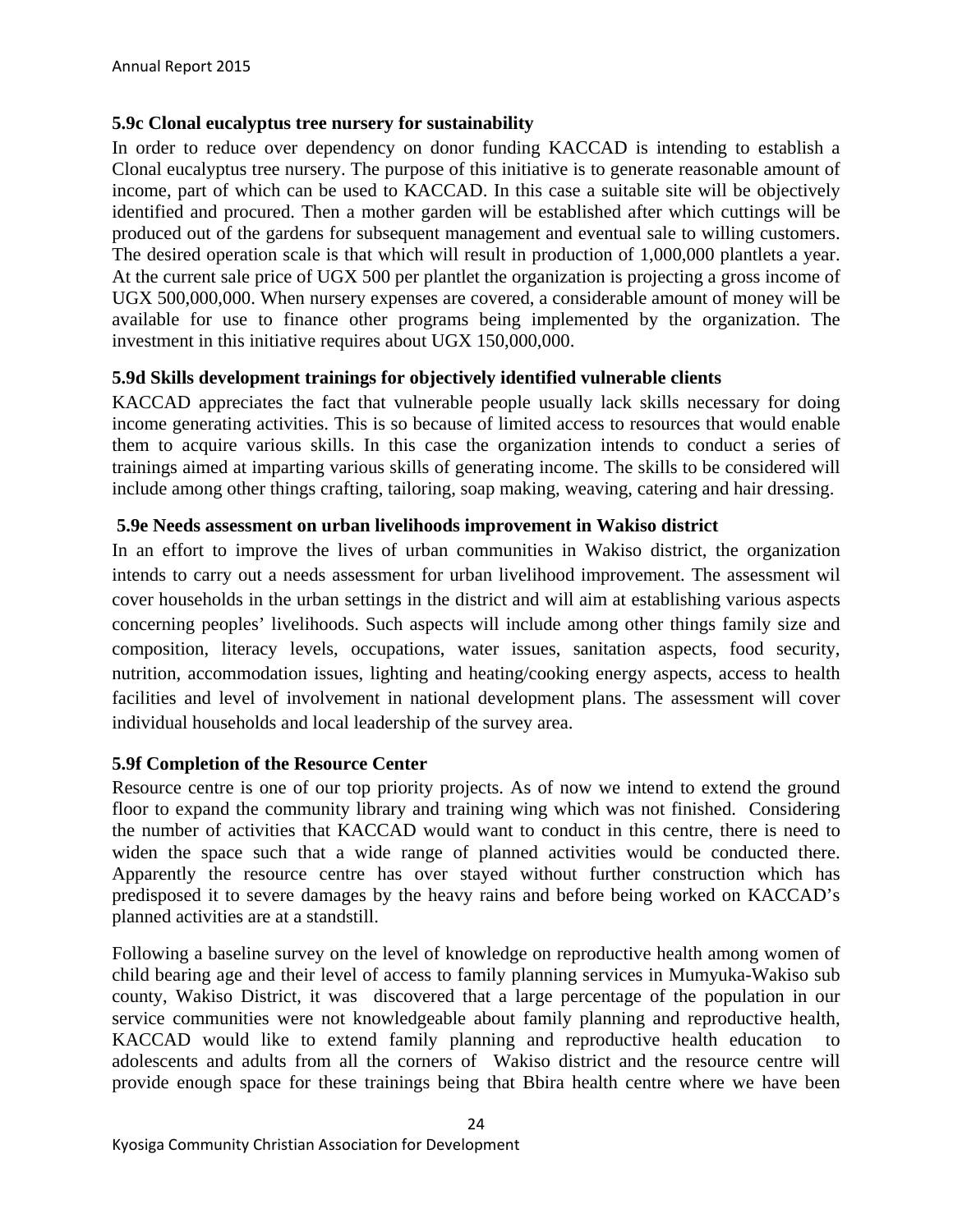using these services don't have enough space now to conduct these services as they are trying to expand their maternity ward .

Once completed, the center will be used for a variety of important community-based activities. It will house a Community Library and a vocational training centre. The KACCAD Resource Center also will be used for Voluntary Counseling and Testing of HIV/AIDS, Family Planning and Reproductive Health, Business Skills training, Malarial Prevention and Treatment Programs, Dietary Nutrition Programs, Sanitation, Personal Hygiene classes and child rehabilitation center. When completed, this facility will also have 8 rooms to be rented out to generate income that will sustain these programs. Furthermore, income received from tenants will also be used to support the two orphanages and to support local households affected by HIV/AIDS. KACCAD is seeking for a grant of UGX **90,581,000/= (\$ 36,972)** for the entire extension of the ground floor and second floor. However, the extension can be done in two phases.

#### **5.9g Renovation of existing building structures at Faith Children Foundation**

Faith children's foundation school and orphanage is also another priority project that KACCAD intends to work on once the funds are available. KACCAD would like extend the ground floor to the complete the part that was left at the foundation. The undertaking is aimed at enabling the orphanage to have more space to accommodate classrooms. Apparently the classrooms are not enough given the large number of orphans and vulnerable children accommodated at this orphanage and those that are estimated to be enrolled next year. Faith children's foundation is currently renting rooms close to the orphanage to accommodate upper classes that is primary three, primary four and primary five. This is costly for the orphanage as the orphanage has limited sources of funds to facilitate such expenditures.

KACCAD is seeking  $48,505,000/=($  \$ 19,798) for ground floor extension and completion. A budget for the extension and completion of the ground floor at Faith children's foundation is available at KACCAD, Please if you consider lobbying for this project do not hesitate to ask for the budget.

#### **5.9h Construction of spring wells in Nsangi and Wakiso Sub Counties in Wakiso district**

The strategic goal of the water, hygiene and sanitation program is to ensure that target communities have easy access to safe water, observe quality hygiene and live in decent sanitation environment. The objectives are to increase peoples' awareness of the need for safe water, quality hygiene and sanitation; improve vulnerable peoples' access to safe water; promote quality hygiene among target communities and promote decent sanitation within the target communities. Under the program KACCAD conducts advocacies for quality hygiene and sanitation, promotes community access to safe water, trains the target communities in making hygiene and sanitation equipment including but not limited to latrine covers, tippy taps, utensils drying racks, and train them in safe storage of drinking water and preventative measures for common worms. The organization constructs spring and hand dug wells for eligible communities in the operation area.

In the year 2015, after realizing that some vulnerable communities still experience limited access to clean and safe water, we plan in 2016 to construct 8 spring wells in Wakiso and 6 spring wells in Nsangi Sub Counties respectively. We therefore intend to lobby for UGX 92,610,000 to enable us fulfill that undertaking.